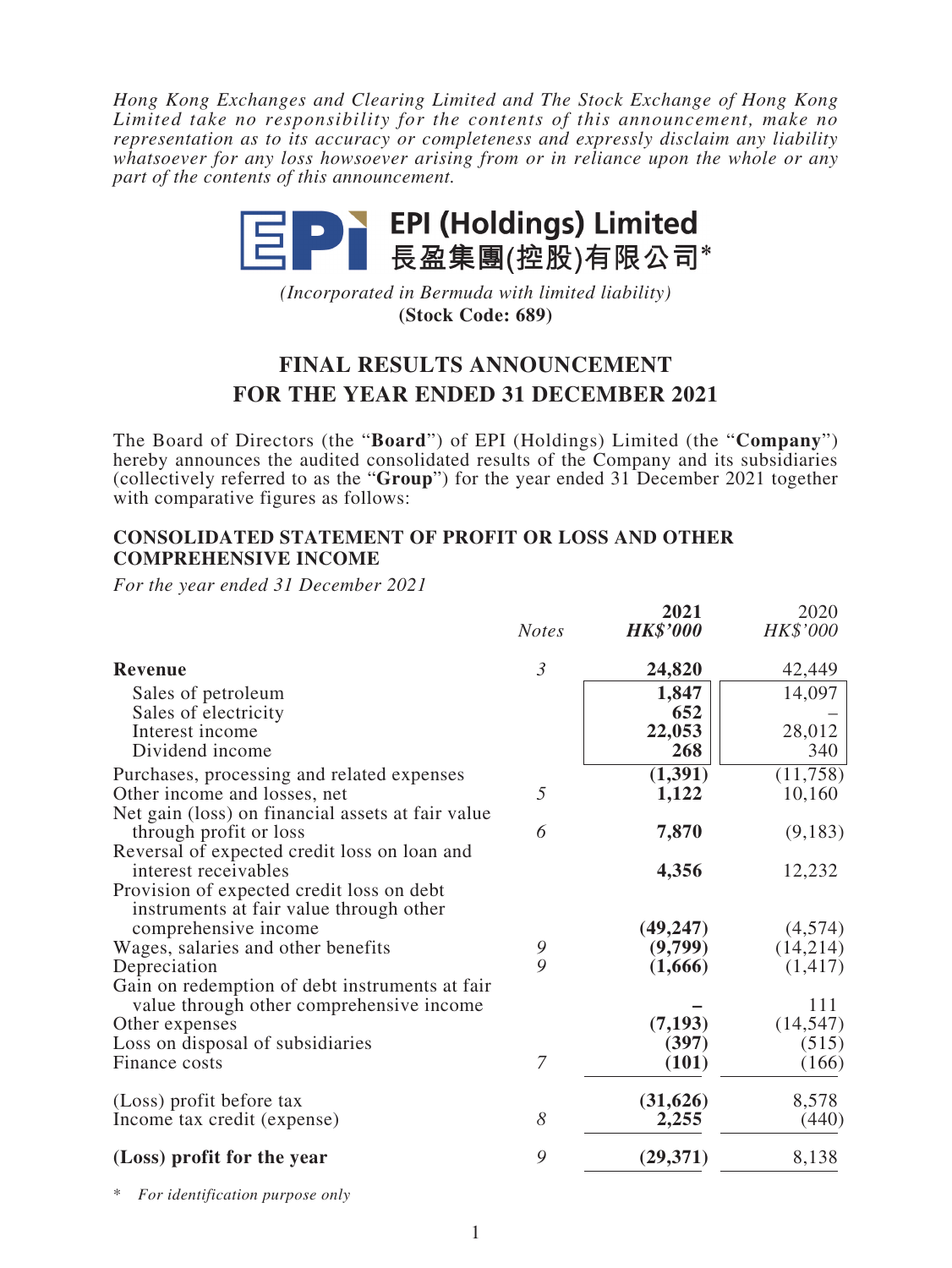|                                                                                              | <b>Note</b> | 2021<br><b>HK\$'000</b> | 2020<br>HK\$'000 |
|----------------------------------------------------------------------------------------------|-------------|-------------------------|------------------|
| Other comprehensive (expense) income                                                         |             |                         |                  |
| Items that may be reclassified subsequently                                                  |             |                         |                  |
| to profit or loss:                                                                           |             |                         |                  |
| Fair value loss on debt instruments at fair value                                            |             | (54, 714)               |                  |
| through other comprehensive income<br>Provision of expected credit loss on debt              |             |                         | (885)            |
| instruments at fair value through other                                                      |             |                         |                  |
| comprehensive income included in profit or                                                   |             |                         |                  |
| loss                                                                                         |             | 49,247                  | 4,574            |
| Release on redemption of debt instruments                                                    |             |                         |                  |
| at fair value through other comprehensive                                                    |             |                         |                  |
| income                                                                                       |             |                         | (111)            |
| Exchange differences arising on translation<br>of financial statements of foreign operations |             | 990                     | 3,886            |
| Reclassification of cumulative translation                                                   |             |                         |                  |
| reserve upon disposal of foreign operations                                                  |             | 340                     |                  |
|                                                                                              |             |                         |                  |
| Other comprehensive (expense) income                                                         |             |                         |                  |
| for the year, net of income tax                                                              |             | (4,137)                 | 7,464            |
|                                                                                              |             |                         |                  |
| Total comprehensive (expense) income<br>for the year                                         |             | (33,508)                | 15,602           |
|                                                                                              |             |                         |                  |
| (Loss) profit for the year attributable to:                                                  |             |                         |                  |
| Owners of the Company                                                                        |             | (29, 371)               | 8,519            |
| Non-controlling interests                                                                    |             |                         | (381)            |
|                                                                                              |             |                         |                  |
|                                                                                              |             | (29, 371)               | 8,138            |
|                                                                                              |             |                         |                  |
| Total comprehensive (expense) income                                                         |             |                         |                  |
| for the year attributable to:                                                                |             |                         |                  |
| Owners of the Company                                                                        |             | (33,508)                | 15,983           |
| Non-controlling interests                                                                    |             |                         | (381)            |
|                                                                                              |             | (33,508)                | 15,602           |
| (Loss) earnings per share attributable to                                                    |             |                         |                  |
| owners of the Company                                                                        |             |                         |                  |
| - Basic                                                                                      | 11          | $HK(0.56)$ cent         | HK0.16 cent      |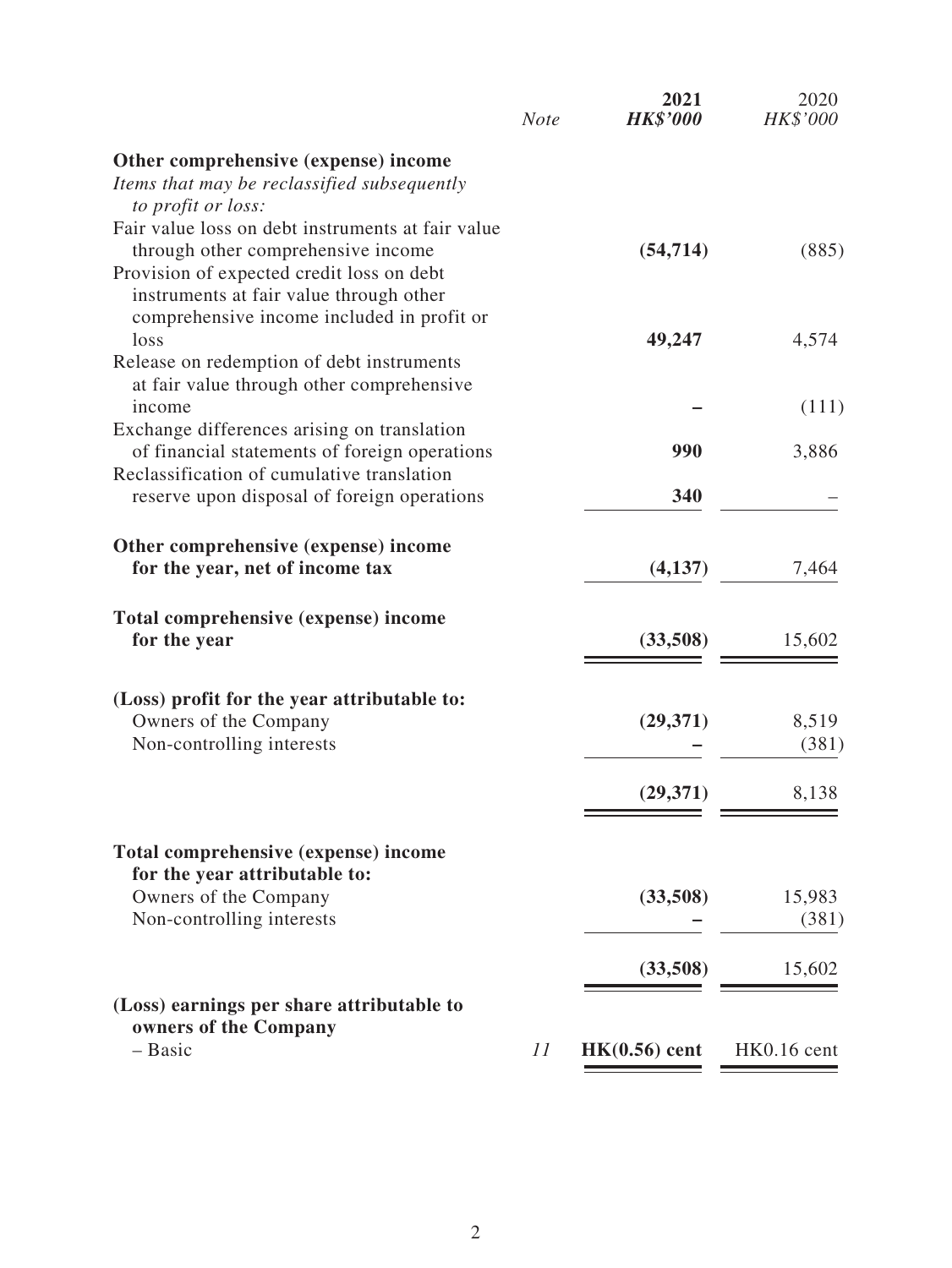# **CONSOLIDATED STATEMENT OF FINANCIAL POSITION**

*At 31 December 2021*

|                                                  | <b>Notes</b> | 2021<br><b>HK\$'000</b> | 2020<br>HK\$'000 |
|--------------------------------------------------|--------------|-------------------------|------------------|
| <b>Non-current assets</b>                        |              |                         |                  |
| Exploration and evaluation assets                |              |                         |                  |
| Property, plant and equipment                    |              | 34,383                  | 985              |
| Right-of-use assets                              |              | 4,200                   | 2,523            |
| Intangible asset                                 |              |                         |                  |
| Prepayment for acquisition of non-current assets | 12           | 9,874                   |                  |
| Debt instruments at fair value through other     |              |                         |                  |
| comprehensive income                             | 13           | 30,684                  | 129,985          |
| Loan and interest receivables                    | 14           |                         | 33,425           |
|                                                  |              |                         |                  |
| Total non-current assets                         |              | 79,141                  | 166,918          |
| <b>Current assets</b>                            |              |                         |                  |
| Debt instruments at fair value through other     |              |                         |                  |
| comprehensive income                             | 13           | 47,712                  | 2,213            |
| Loan and interest receivables                    | 14           | 115,001                 | 127,957          |
| Trade and other receivables and prepayments      | 12           | 1,616                   | 15,793           |
| Other tax recoverables                           |              | 732                     | 609              |
| Income tax recoverable                           |              | 171                     | 2,549            |
| Financial assets at fair value through profit    |              |                         |                  |
| or loss                                          | 15           | 6,724                   | 25,097           |
| Bank balances and cash                           |              | 191,818                 | 134,627          |
| Total current assets                             |              | 363,774                 | 308,845          |
| <b>Current liabilities</b>                       |              |                         |                  |
| Trade and other payables                         | 16           | 11,852                  | 8,744            |
| Income tax payable                               |              | 679                     | 4,170            |
| Lease liabilities                                |              | 1,574                   | 1,282            |
| Total current liabilities                        |              | 14,105                  | 14,196           |
| <b>Net current assets</b>                        |              | 349,669                 | 294,649          |
| <b>Total assets less current liabilities</b>     |              | 428,810                 | 461,567          |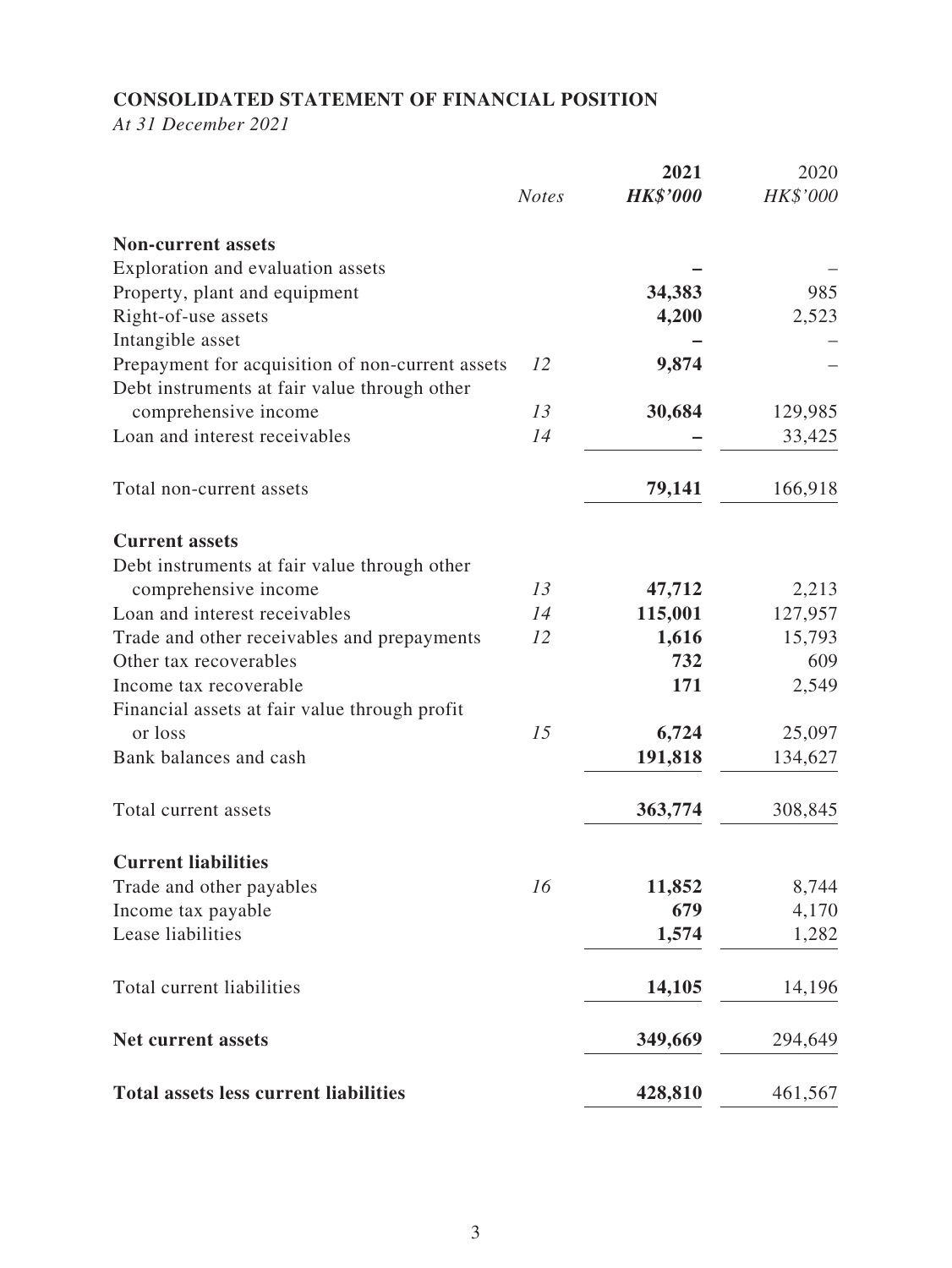|                                              | 2021            | 2020     |
|----------------------------------------------|-----------------|----------|
|                                              | <b>HK\$'000</b> | HK\$'000 |
| <b>Non-current liabilities</b>               |                 |          |
| Lease liabilities                            | 2,820           | 1,491    |
| Deferred tax liabilities                     |                 | 578      |
| Total non-current liabilities                | 2,820           | 2,069    |
| <b>Net assets</b>                            | 425,990         | 459,498  |
| <b>Capital and reserves</b>                  |                 |          |
| Share capital                                | 52,403          | 52,403   |
| Reserves                                     | 373,587         | 407,476  |
| Equity attributable to owners of the Company | 425,990         | 459,879  |
| Non-controlling interests                    |                 | (381)    |
| <b>Total equity</b>                          | 425,990         | 459,498  |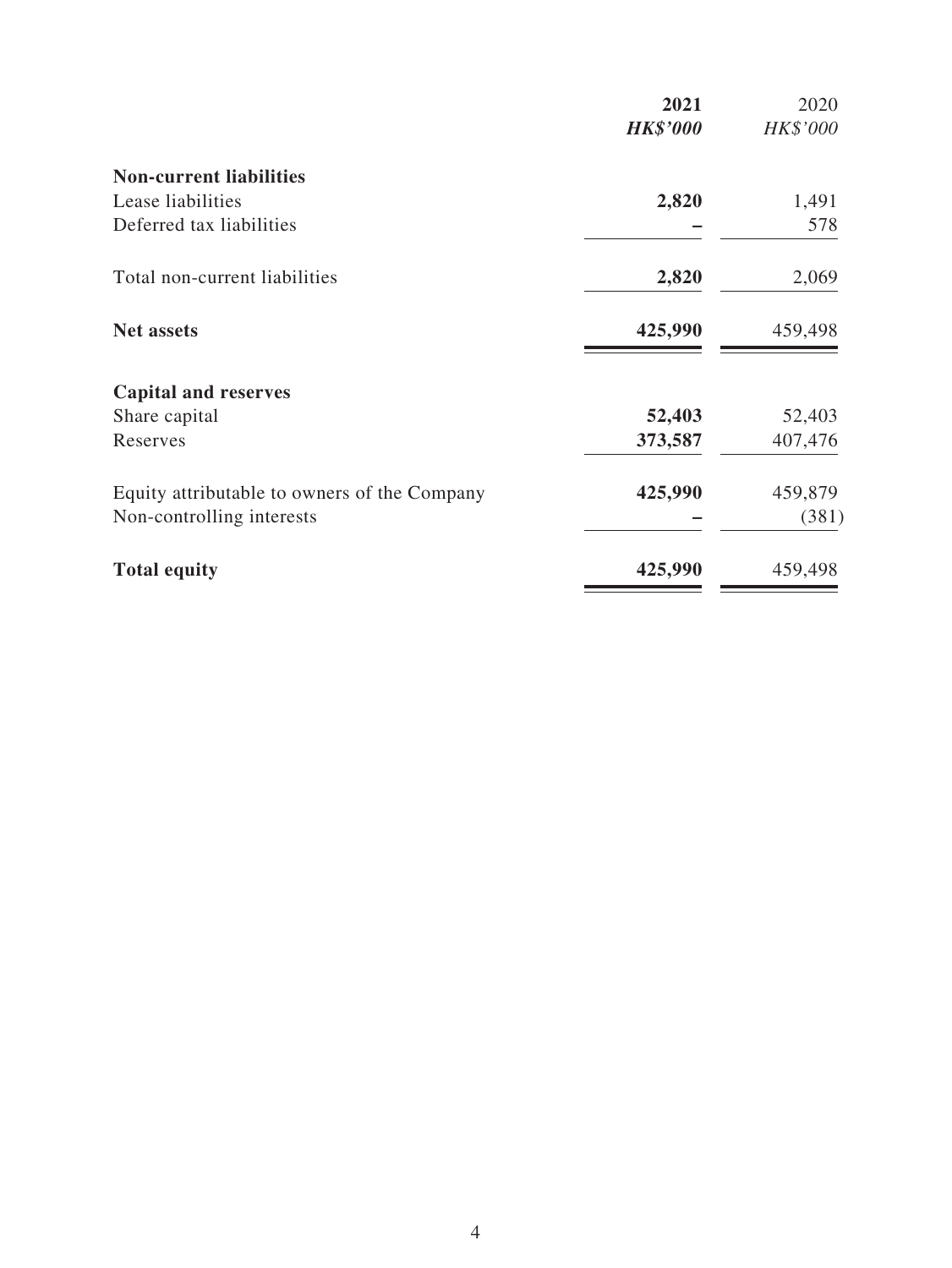#### *Notes:*

### **1. Significant accounting policies**

The consolidated financial statements have been prepared in accordance with Hong Kong Financial Reporting Standards ("**HKFRSs**") issued by the Hong Kong Institute of Certified Public Accountants (the "**HKICPA**"). In addition, the consolidated financial statements include applicable disclosures required by the Rules Governing the Listing of Securities (the "**Listing Rules**") on The Stock Exchange of Hong Kong Limited (the "**Hong Kong Stock Exchange**") and by the Hong Kong Companies Ordinance. The consolidated financial statements have been prepared on the historical cost basis, except for certain financial instruments, which are measured at fair values at the end of each reporting period.

The consolidated financial statements are presented in Hong Kong dollars ("**HK\$**"), which is also the functional currency of the Company and all values are rounded to the nearest thousand (HK\$'000) except otherwise indicated.

### **2. Application of amendments to HKFRSs**

In the current year, the Group has applied the amendments to HKFRSs issued by the HKICPA for the first time, which are mandatorily effective for the annual periods beginning on or after 1 January 2021 for the preparation of the consolidated financial statements:

Amendment to HKFRS 16 Covid-19-related rent concessions Amendments to HKFRS 9, HKAS 39, HKFRS 7, HKFRS 4 and HKFRS 16

Interest rate benchmark reform – phase 2

The application of the amendments to HKFRSs in the current year has had no material impact on the Group's financial positions and performance for the current and prior years and/or on the disclosures set out in the consolidated financial statements.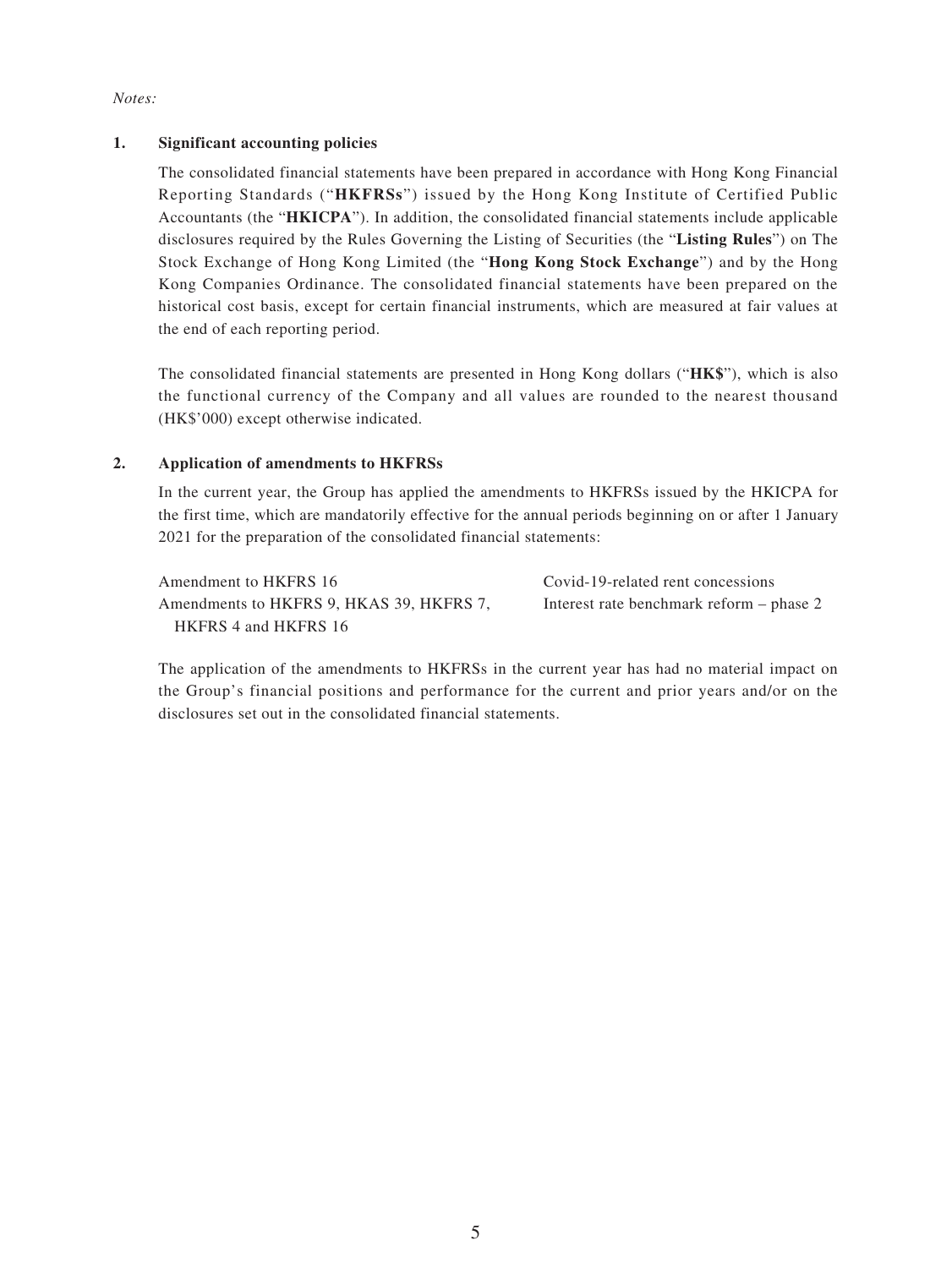### *New and amendments to HKFRSs in issue but not yet effective*

The Group has not early applied the following new and amendments to HKFRSs that have been issued but are not yet effective:

| <b>HKFRS 17</b>                                        | Insurance contracts and the related amendments <sup>3</sup>                                                                   |
|--------------------------------------------------------|-------------------------------------------------------------------------------------------------------------------------------|
| <b>Amendments to HKFRS 3</b>                           | Reference to the conceptual framework <sup>2</sup>                                                                            |
| Amendments to HKFRS 10 and HKAS 28                     | Sale or contribution of assets between an investor<br>and its associate or joint venture <sup>4</sup>                         |
| Amendment to HKFRS 16                                  | Covid-19-related rent concessions beyond<br>30 June $20211$                                                                   |
| Amendments to HKAS 1                                   | Classification of liabilities as current or<br>non-current and related amendments to<br>Hong Kong Interpretation $5 (2020)^3$ |
| Amendments to HKAS 1 and HKFRS<br>Practice Statement 2 | Disclosure of accounting policies <sup>3</sup>                                                                                |
| Amendments to HKAS 8                                   | Definition of accounting estimates <sup>3</sup>                                                                               |
| Amendments to HKAS 12                                  | Deferred tax related to assets and liabilities arising<br>from a single transaction <sup>3</sup>                              |
| Amendments to HKAS 16                                  | Property, plant and equipment – proceeds before<br>intended use <sup>2</sup>                                                  |
| Amendments to HKAS 37                                  | Onerous contracts – cost of fulfilling a contract <sup>2</sup>                                                                |
| Amendments to HKFRSs                                   | Annual improvements to HKFRSs 2018-2020 <sup>2</sup>                                                                          |

<sup>1</sup> Effective for annual periods beginning on or after 1 April 2021.

<sup>2</sup> Effective for annual periods beginning on or after 1 January 2022.

<sup>3</sup> Effective for annual periods beginning on or after 1 January 2023.

<sup>4</sup> Effective for annual periods beginning on or after a date to be determined.

The directors of the Company anticipate that the application of all other new and amendments to HKFRSs will have no material impact on the consolidated financial statements of the Group in the foreseeable future.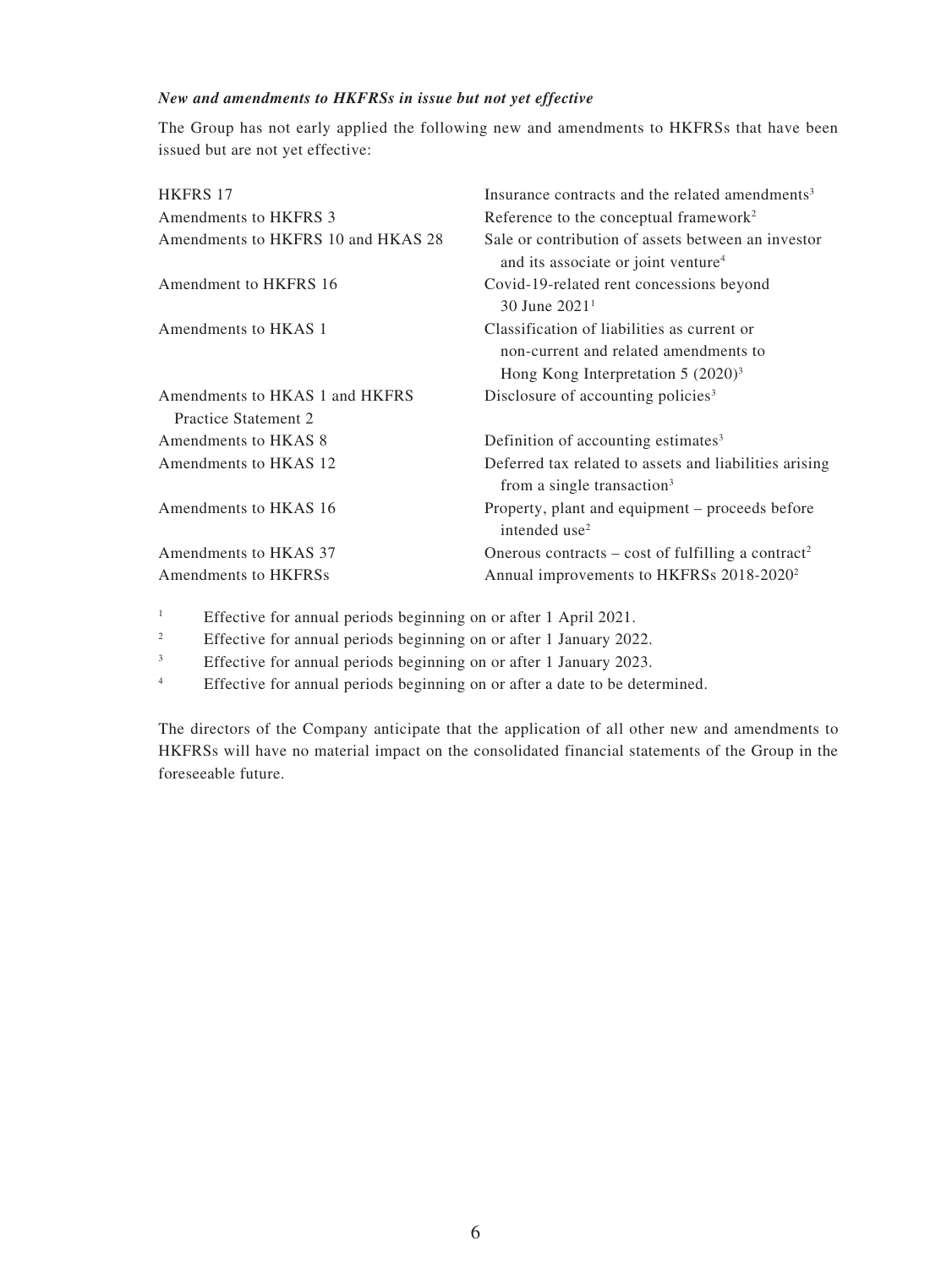#### **3. Revenue**

#### **Revenue from major products and services**

The Group's revenue is arising from petroleum exploration and production, solar energy, money lending and investment in securities businesses.

An analysis of the Group's revenue for the year is as follows:

|                                                             | 2021            | 2020     |
|-------------------------------------------------------------|-----------------|----------|
|                                                             | <b>HK\$'000</b> | HK\$'000 |
| Sales of petroleum                                          | 1,847           | 14,097   |
| Sales of electricity                                        | 652             |          |
| Interest income from money lending business <sup>*</sup>    | 13,182          | 17,870   |
| Interest income from debt instruments at fair value through |                 |          |
| other comprehensive income ("FVTOCI")*                      | 8,871           | 10,142   |
| Dividend income from financial assets at fair value through |                 |          |
| profit or loss (" <b>FVTPL</b> ")                           | 268             | 340      |
|                                                             | 24,820          | 42,449   |

Under effective interest method

During the year, revenue from sales of petroleum is recognised at a point in time. Revenue from sales of petroleum is recognised once the control of the crude oil is transferred from the Group to the customer. Revenue is measured based on the oil price agreed with the customer at the point of sales.

During the year, revenue from sales of electricity is recognised over time when the electricity generated (by solar energy power generation systems) and transmitted is simultaneously received and consumed by the power companies under the Renewable Energy Feed-in Tariff Scheme (the "**FiT Scheme**"), jointly launched by the Hong Kong Government and the two power companies in Hong Kong. The Group has elected the practical expedient to recognise revenue in the amount to which the Group has a right to invoice as the amount represents and corresponds directly with the value of performance completed and transferred to the power companies. The Group has no unsatisfied performance obligations at each reporting date.

Dividend income and interest income fall outside the scope of HKFRS 15.

This is consistent with the revenue information disclosed for each operating segment.

#### **4. Segment Information**

The following is an analysis of the Group's revenue and results by operating segments, based on the information provided to the chief operating decision maker representing the Board, for the purposes of allocating resources to segments and assessing their performance. This is also the basis upon which the Group is arranged and organised.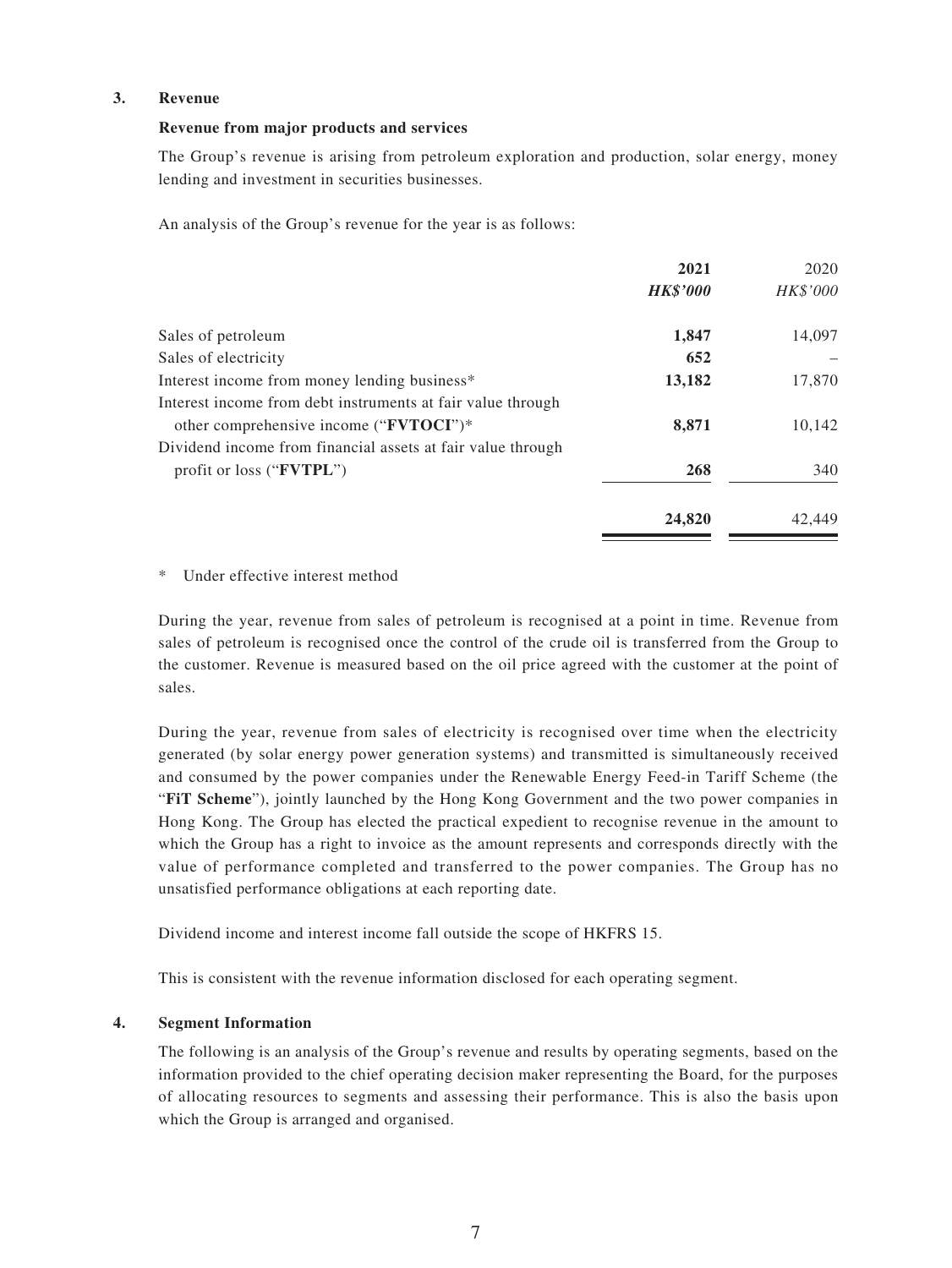The Group's operating segments under HKFRS 8 "Operating segments" are as follows:

- *(i)* Petroleum exploration and production
- *(ii)* Solar energy
- *(iii)* Money lending
- *(iv)* Investment in securities

### **Segment revenue and results**

The following is an analysis of the Group's revenue and results by operating segments:

### **For the year ended 31 December 2021**

|                                                                        | Petroleum<br>exploration<br>and<br>production<br><b>HK\$'000</b> | Solar energy<br><b>HK\$'000</b> | <b>Money</b><br>lending<br><b>HK\$'000</b> | Investment<br>in securities<br><b>HK\$'000</b> | <b>Total</b><br><b>HK\$'000</b> |
|------------------------------------------------------------------------|------------------------------------------------------------------|---------------------------------|--------------------------------------------|------------------------------------------------|---------------------------------|
| <b>Segment revenue</b>                                                 |                                                                  |                                 |                                            |                                                |                                 |
| External sales/sources                                                 | 1,847                                                            | 652                             | 13,182                                     | 9,139                                          | 24,820                          |
| <b>Results</b>                                                         |                                                                  |                                 |                                            |                                                |                                 |
| Segment results before reversal<br>(provision) of expected credit loss |                                                                  |                                 |                                            |                                                |                                 |
| ("ECL")                                                                | (4, 112)                                                         | 89                              | 13,084                                     | 16,714                                         | 25,775                          |
| Reversal (provision) of ECL                                            |                                                                  |                                 | 4,356                                      | (49, 247)                                      | (44,891)                        |
| Segment results                                                        | (4, 112)                                                         | 89                              | 17,440                                     | (32, 533)                                      | (19, 116)                       |
| Other income and losses, net                                           |                                                                  |                                 |                                            |                                                | 987                             |
| Corporate expenses                                                     |                                                                  |                                 |                                            |                                                | (13, 025)                       |
| Loss on disposal of subsidiaries                                       |                                                                  |                                 |                                            |                                                | (397)                           |
| Finance costs                                                          |                                                                  |                                 |                                            |                                                | (75)                            |
| Loss before tax                                                        |                                                                  |                                 |                                            |                                                | (31, 626)                       |
| Income tax credit                                                      |                                                                  |                                 |                                            |                                                | 2,255                           |
| Loss for the year                                                      |                                                                  |                                 |                                            |                                                | (29,371)                        |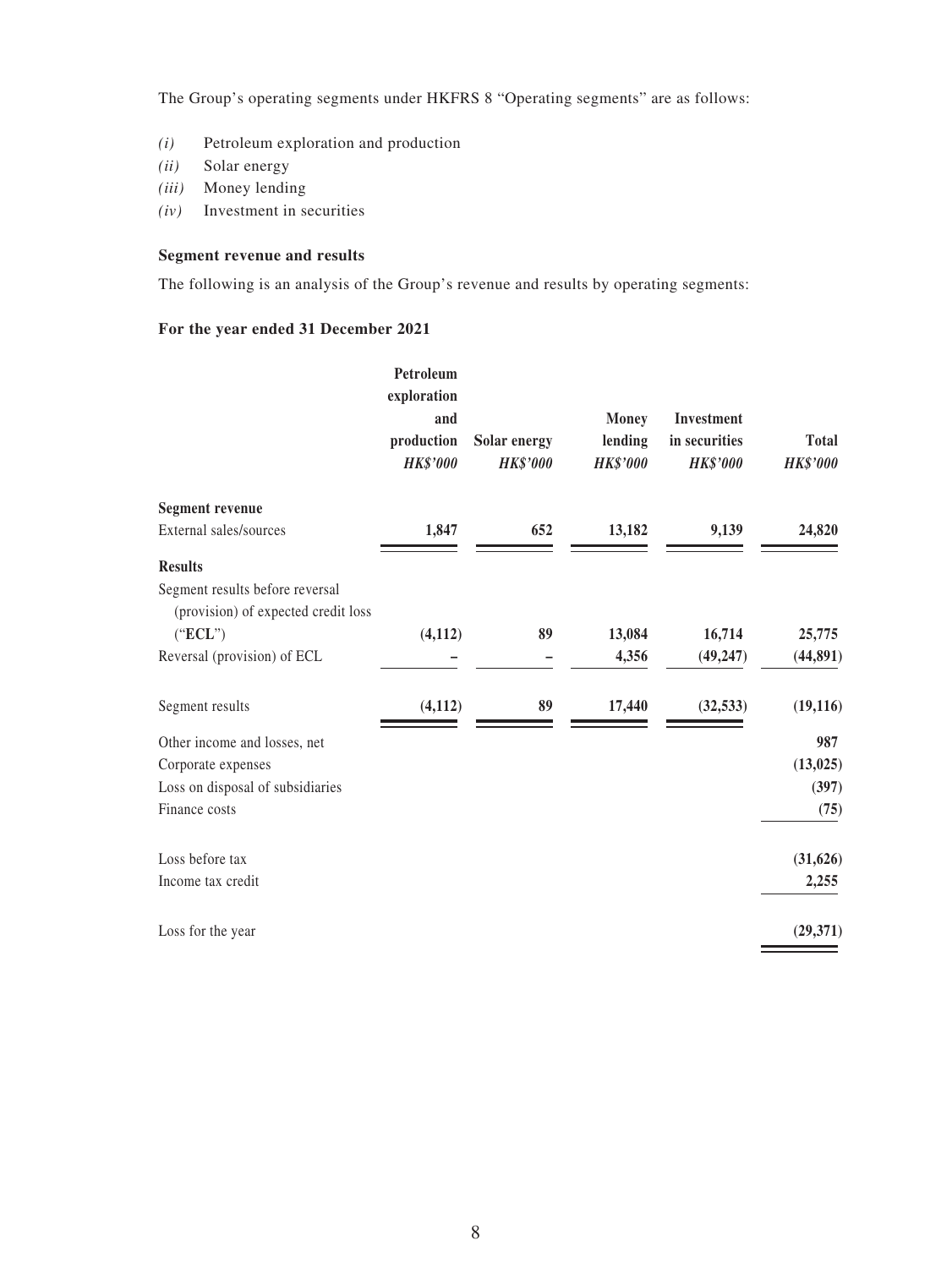### For the year ended 31 December 2020

|                                  | Petroleum<br>exploration<br>and<br>production<br>HK\$'000 | Money<br>lending<br>HK\$'000 | Investment<br>in securities<br>HK\$'000 | Total<br>HK\$'000 |
|----------------------------------|-----------------------------------------------------------|------------------------------|-----------------------------------------|-------------------|
| <b>Segment revenue</b>           |                                                           |                              |                                         |                   |
| External sales/sources           | 14,097                                                    | 17,870                       | 10,482                                  | 42,449            |
| <b>Results</b>                   |                                                           |                              |                                         |                   |
| Segment results before reversal  |                                                           |                              |                                         |                   |
| (provision) of ECL               | (2,647)                                                   | 17,286                       | 1,191                                   | 15,830            |
| Reversal (provision) of ECL      |                                                           | 12,232                       | (4,574)                                 | 7,658             |
| Segment results                  | (2,647)                                                   | 29,518                       | (3,383)                                 | 23,488            |
| Other income and losses, net     |                                                           |                              |                                         | 9,563             |
| Corporate expenses               |                                                           |                              |                                         | (23, 792)         |
| Loss on disposal of subsidiaries |                                                           |                              |                                         | (515)             |
| Finance costs                    |                                                           |                              |                                         | (166)             |
| Profit before tax                |                                                           |                              |                                         | 8,578             |
| Income tax expense               |                                                           |                              |                                         | (440)             |
| Profit for the year              |                                                           |                              |                                         | 8,138             |

Segment results represent the loss incurred/profit earned by each segment without allocation of certain other income and losses, net, corporate expenses, loss on disposal of subsidiaries, certain finance costs and income tax credit (expense).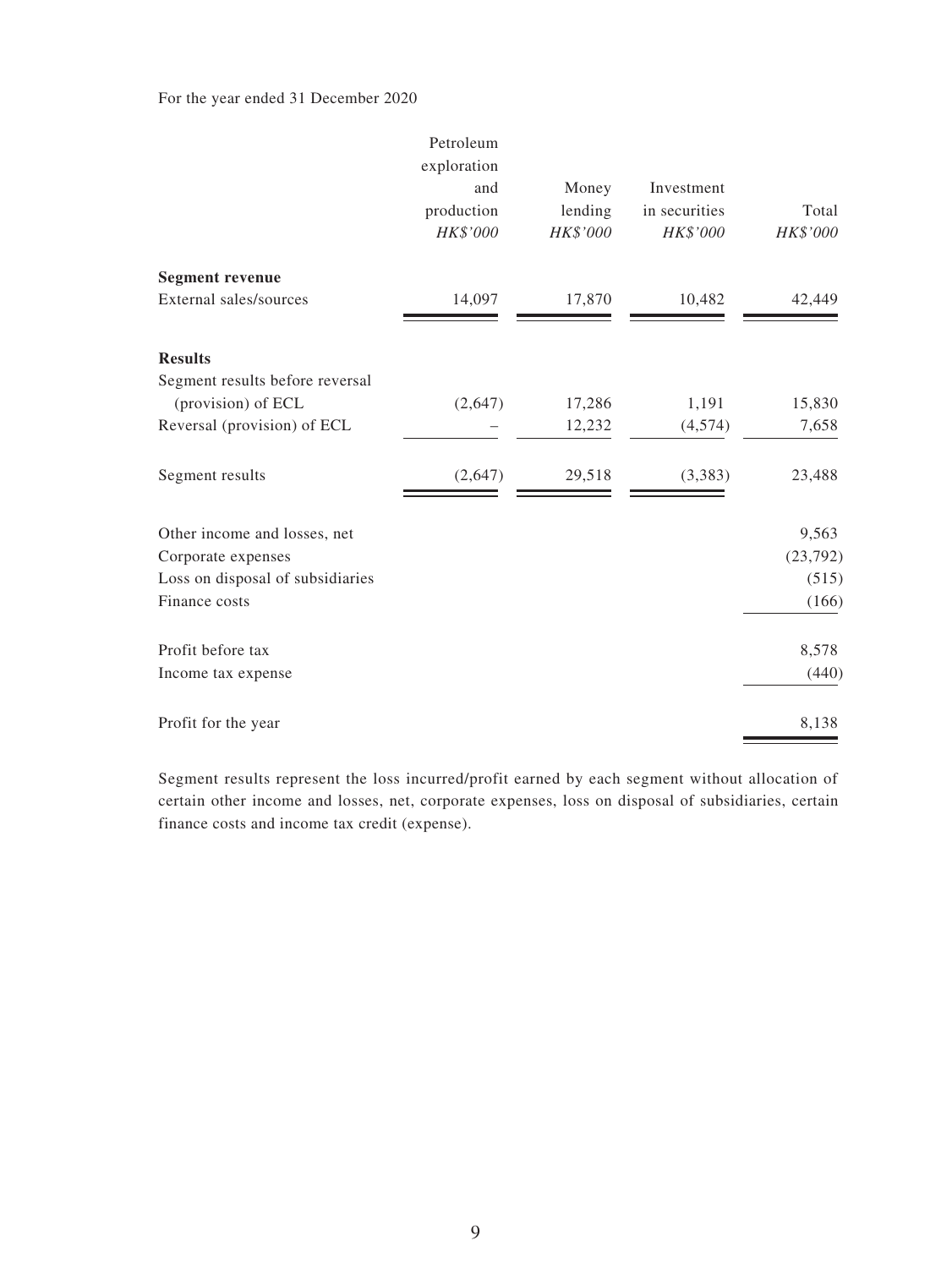#### **Geographical information**

The Group's operations are located in Argentina, Hong Kong and the People's Republic of China (the "**PRC**").

Information about the Group's revenue from external customers/sources is presented based on the location of customers/sources. Information about the Group's non-current assets is presented based on the geographical location of the assets.

|           | <b>Revenue from external</b><br>customers/sources |                               | <b>Non-current assets</b> (Note) |                |
|-----------|---------------------------------------------------|-------------------------------|----------------------------------|----------------|
|           |                                                   | <b>Year ended 31 December</b> |                                  | At 31 December |
|           | 2021                                              | 2020                          | 2021                             | 2020           |
|           | <b>HK\$'000</b>                                   | <b>HK\$'000</b>               | <b>HK\$'000</b>                  | HK\$'000       |
| Argentina | 1,847                                             | 14,097                        | 172                              |                |
| Hong Kong | 21,008                                            | 25,537                        | 48,285                           | 3,508          |
| The PRC   | 1,965                                             | 2,815                         |                                  |                |
|           | 24,820                                            | 42,449                        | 48,457                           | 3,508          |

*Note:* Non-current assets excluded debt instruments at FVTOCI and loan and interest receivables.

#### **Information about major customers**

Revenue from customer of the corresponding years contributing over 10% of the total revenue is as follows:

|                | 2021             | 2020     |
|----------------|------------------|----------|
|                | <b>HK\$'000</b>  | HK\$'000 |
| Customer $A1$  | N/A <sup>3</sup> | 13,740   |
| Customer $B^2$ | 3,300            | $N/A^3$  |

*Notes:*

- <sup>1</sup> Revenue from petroleum exploration and production business
- *<sup>2</sup>* Revenue from money lending business
- <sup>3</sup> The corresponding revenue did not contribute over 10% of the total revenue of the Group during the relevant year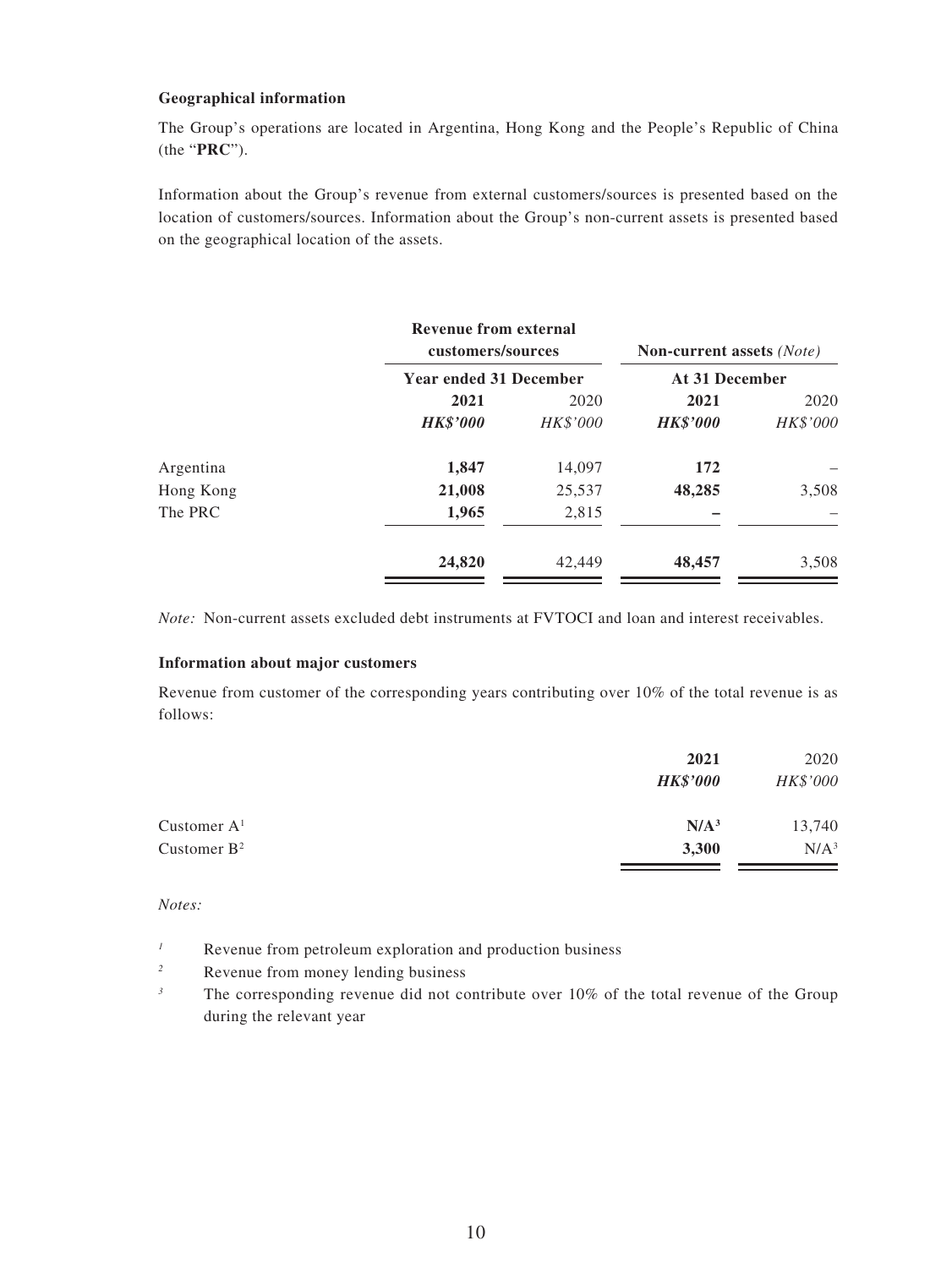#### **5. Other income and losses, net**

|                                                    | 2021            | 2020     |
|----------------------------------------------------|-----------------|----------|
|                                                    | <b>HK\$'000</b> | HK\$'000 |
| Bank interest income                               | 83              | 741      |
| Government grant ( <i>Note</i> $(i)$ )             |                 | 867      |
| Overprovision of accrued expenses (Note (ii))      | 1,920           | 6,088    |
| Exchange gain, net                                 | 453             | 2,506    |
| Loss on disposal of property, plant and equipment  |                 | (35)     |
| Write off of other receivables <i>(Note (iii))</i> | (1,680)         |          |
| Others                                             | 346             | (7)      |
|                                                    | 1,122           | 10,160   |
|                                                    |                 |          |

*Notes:*

- *(i)* During the year ended 31 December 2020, the Group recognised government grants in respect of COVID-19-related subsidies which related to the Employment Support Scheme provided by the Hong Kong Government.
- *(ii)* The amount represented the overprovision of legal and professional expenses in relation to a possible acquisition in 2012 which the management had subsequently decided not to proceed with. The management considered the possibility of settling such liabilities as remote and the provision was reversed accordingly.
- *(iii)* The amount represented the write off of other receivables and deposits paid in relation to the petroleum exploration and production business in Argentina.

#### **6. Net gain (loss) on financial assets at fair value through profit or loss**

|                                                                   | 2021<br><b>HK\$'000</b> | 2020<br><i>HK\$'000</i> |
|-------------------------------------------------------------------|-------------------------|-------------------------|
| Net unrealised loss on financial assets at FVTPL                  | (1,229)                 | (1,751)                 |
| Net realised gain (loss) on disposal of financial assets at FVTPL | 9,099                   | (7, 432)                |
|                                                                   | 7,870                   | (9,183)                 |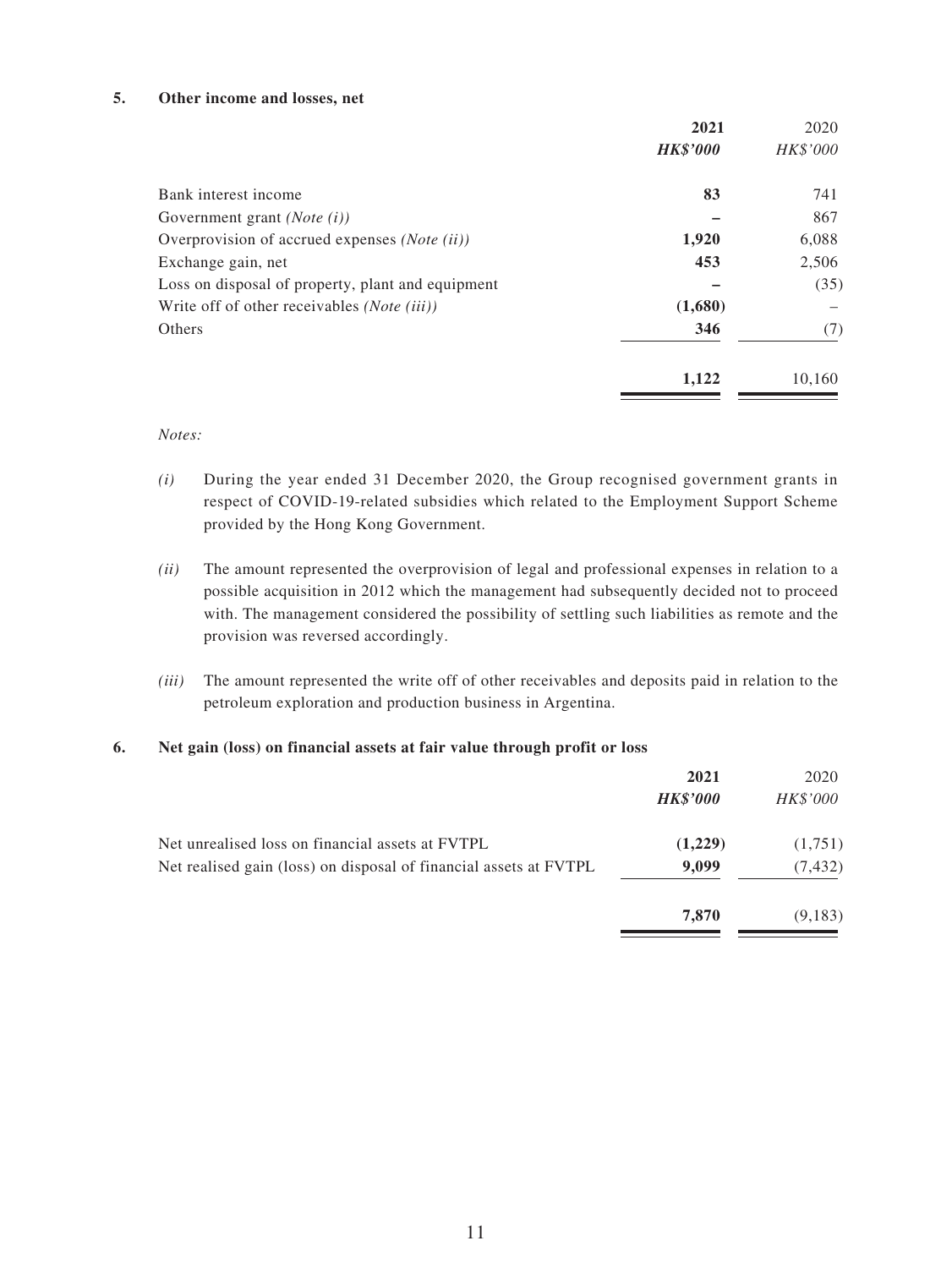#### **7. Finance costs**

|                                                          | 2021<br><b>HK\$'000</b> | 2020<br>HK\$'000 |
|----------------------------------------------------------|-------------------------|------------------|
| Interest on lease liabilities                            | 101                     | 166              |
| 8.<br>Income tax credit (expense)                        |                         |                  |
|                                                          | 2021<br><b>HK\$'000</b> | 2020<br>HK\$'000 |
| Tax charge for the year comprises:                       |                         |                  |
| Current tax                                              |                         |                  |
| Hong Kong                                                | (944)                   | (502)            |
| The PRC                                                  | (207)                   | (125)            |
|                                                          | (1,151)                 | (627)            |
| Overprovision (underprovision) in prior years            |                         |                  |
| Hong Kong                                                | 2,929                   |                  |
| The PRC                                                  | (101)                   | 718              |
|                                                          | 2,828                   | 718              |
| Deferred tax                                             | 578                     | (531)            |
| Income tax credit (expense) recognised in profit or loss | 2,255                   | (440)            |

Under the two-tiered profits tax rates regime, the first HK\$2 million of profits of the qualifying group entity will be taxed at 8.25%, and profits above HK\$2 million will be taxed at 16.5%. The profits of group entities not qualifying for the two-tiered profits tax rates regime will continue to be taxed at a flat rate of 16.5%. Accordingly, the Hong Kong profits tax of the qualifying group entity is calculated at 8.25% on the first HK\$2 million of the estimated assessable profits and at 16.5% on the estimated assessable profits above HK\$2 million.

Under the Law of the PRC on Enterprise Income Tax (the "**EIT Law**") and Implementation Regulation of the EIT Law, the tax rate of the PRC subsidiaries is 25% for both years.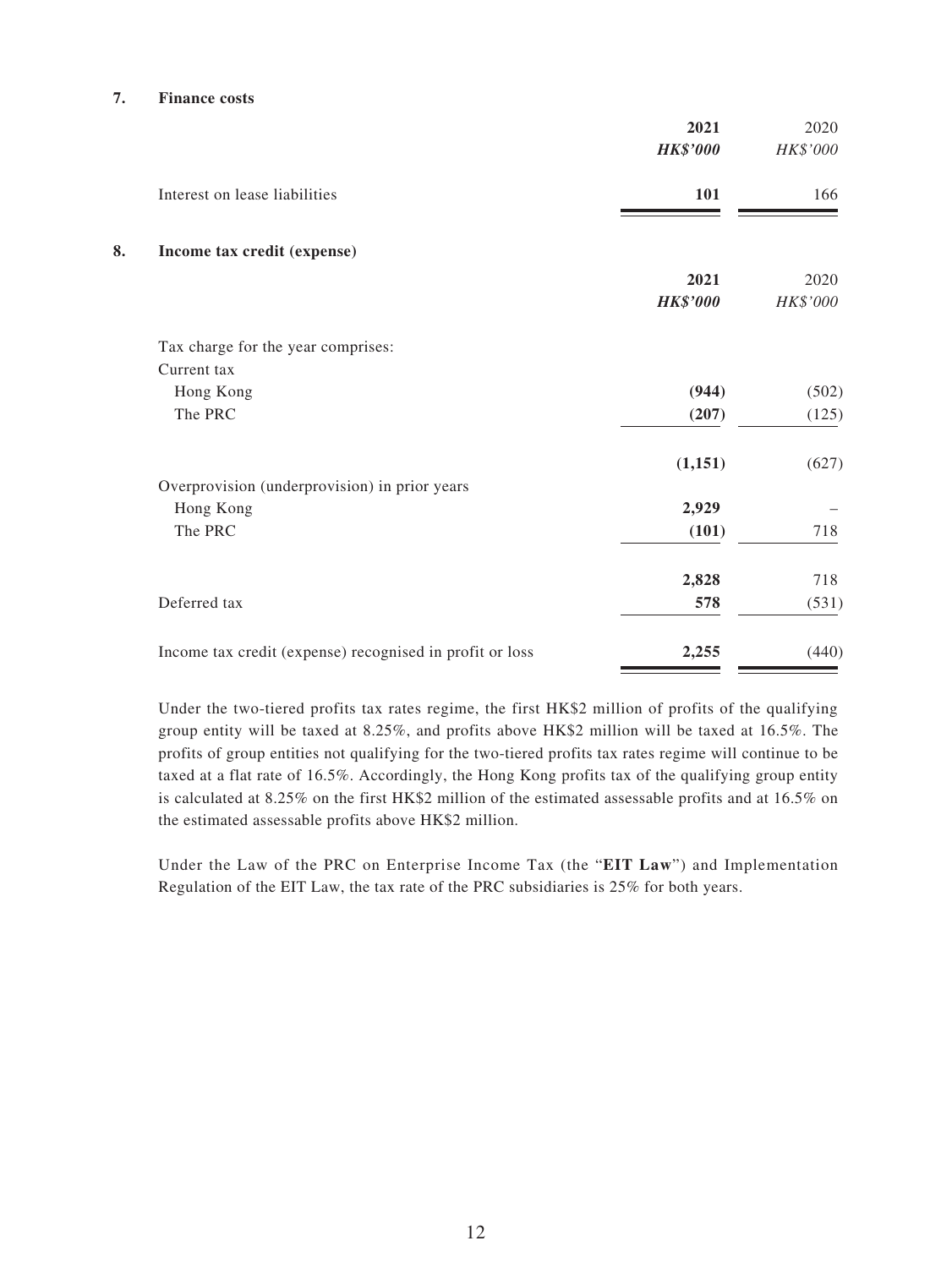### **9. (Loss) profit for the year**

(Loss) profit for the year has been arrived at after charging:

|                                                           | 2021            | 2020     |
|-----------------------------------------------------------|-----------------|----------|
|                                                           | <b>HK\$'000</b> | HK\$'000 |
| Depreciation of property, plant and equipment             | 382             | 221      |
| Depreciation of right-of-use assets                       | 1,284           | 1,196    |
| Total depreciation                                        | 1,666           | 1,417    |
| Staff costs                                               |                 |          |
| - directors' emoluments                                   | 1,575           | 2,117    |
| – other staff costs                                       | 7,421           | 10,808   |
| - other staff's retirement benefits schemes contributions |                 |          |
| (excluding directors)                                     | 803             | 1,289    |
| Total staff costs                                         | 9,799           | 14,214   |
| Auditor's remuneration                                    | 1,198           | 850      |
| Professional and consultancy fees                         | 2,761           | 8,780    |
|                                                           |                 |          |

#### **10. Dividends**

No dividend was paid or proposed for the years ended 31 December 2021 and 2020, nor has any dividend been proposed since the end of the reporting periods.

#### **11. (Loss) earnings per share**

(Loss) earnings per share is calculated by dividing the (loss) profit for the year attributable to owners of the Company by the weighted average number of ordinary shares in issue during the year.

|                                                        | 2021            | 2020            |
|--------------------------------------------------------|-----------------|-----------------|
|                                                        | <b>HK\$'000</b> | <b>HK\$'000</b> |
| $(Loss)$ profit:                                       |                 |                 |
| (Loss) profit for the year attributable to owners      |                 |                 |
| of the Company for the purpose of calculating basic    |                 |                 |
| (loss) earnings per share                              | (29,371)        | 8.519           |
|                                                        | 2021            | 2020            |
|                                                        | $\bm{v}$        | '000'           |
| Number of shares:                                      |                 |                 |
| Weighted average number of ordinary shares for the     |                 |                 |
| purpose of calculating basic (loss) earnings per share | 5,240,344       | 5.240.344       |

For the year ended 31 December 2021, the diluted loss per share attributable to owners of the Company is not presented as there were no dilutive potential ordinary shares in issue.

For the year ended 31 December 2020, the diluted earnings per share attributable to owners of the Company is not presented as all the outstanding share options were lapsed on 4 May 2020 and there were no dilutive potential ordinary shares in issue since then.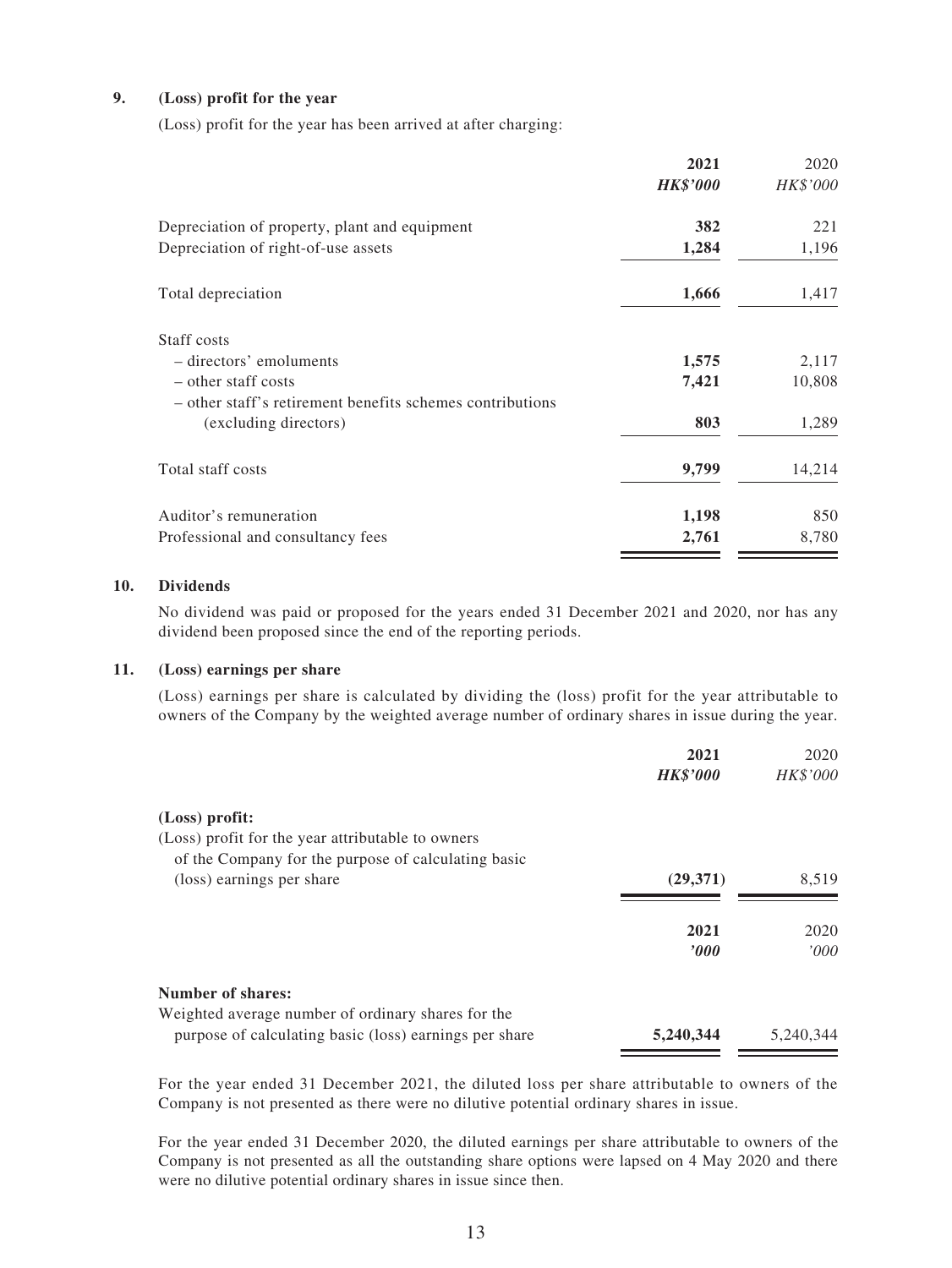### **12. Prepayment for acquisition of non-current assets and trade and other receivables and prepayments**

|                                                               | 2021            | 2020     |
|---------------------------------------------------------------|-----------------|----------|
|                                                               | <b>HK\$'000</b> | HK\$'000 |
| Prepayment for acquisition of non-current assets $(Note (i))$ | 9,874           |          |
| Trade receivables ( <i>Note</i> ( <i>ii</i> ))                | 194             | 1,027    |
| Deposits and prepayments                                      | 1,316           | 3,465    |
| Deposits held for petroleum exploration and                   |                 |          |
| production operation (Note (iii))                             |                 | 1,085    |
| Others ( <i>Note</i> $(iv)$ )                                 | 106             | 10,216   |
|                                                               | 1,616           | 15,793   |

*Notes:*

- *(i)* The amount represented the prepayment for the acquisition of solar photovoltaic systems in relation to the solar energy business.
- *(ii)* The Group allows an average credit period of 30 to 60 days. The trade receivables of HK\$194,000 (2020: HK\$1,027,000) were neither past due nor impaired and aged within 30 days based on the invoice date.

Before accepting any new customer, the Group assesses the potential customer's credit quality and defines credit limits by customer. Credit limits and credit quality attributable to the customers are reviewed regularly.

- *(iii)* At 31 December 2020, the amount included deposits paid of HK\$1,076,000 in relation to the petroleum exploration and production business in Argentina, which were written off during the current year.
- *(iv)* At 31 December 2021, the amount included  $HK$6,000$  (2020:  $HK$9,101,000$ ) placed with securities brokers in relation to securities trading activities in Hong Kong.

At 31 December 2020, the amount included other receivables of HK\$604,000 in relation to the petroleum exploration and production business in Argentina, which were written off during the current year.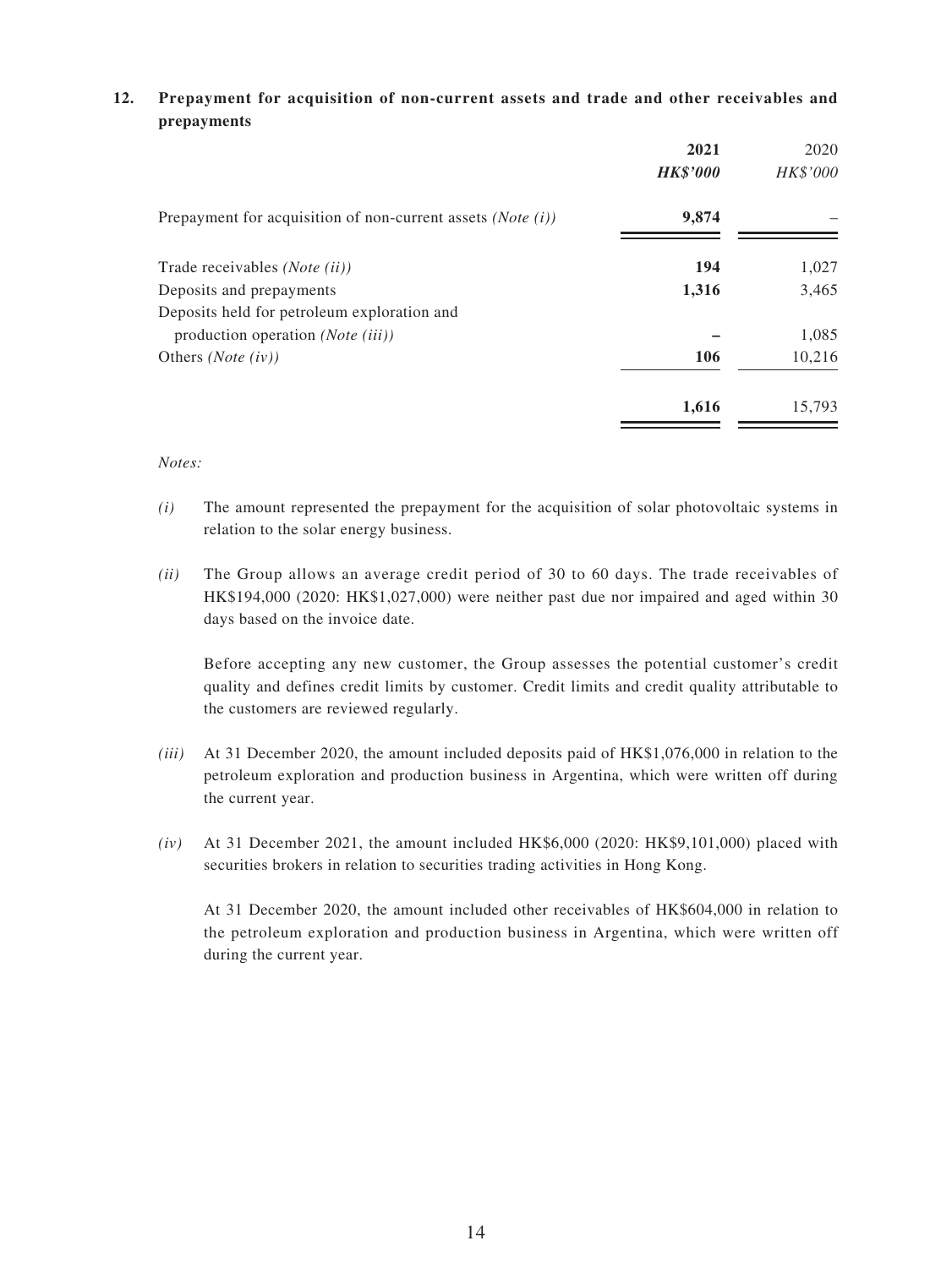### **13. Debt instruments at fair value through other comprehensive income**

|                                                         | 2021<br><b>HK\$'000</b> | 2020<br><b>HK\$'000</b> |
|---------------------------------------------------------|-------------------------|-------------------------|
| Listed investments, at fair value:                      |                         |                         |
| - Debt securities listed in Hong Kong or Singapore      |                         |                         |
| with fixed interests ranging from $4.70\%$ to $11.75\%$ |                         |                         |
| $(2020: 4.70\%$ to 11.75%) per annum and maturity       |                         |                         |
| dates ranging from 8 March 2022 to 28 June 2025         |                         |                         |
| (2020: 12 February 2022 to 28 June 2025)                | 78,396                  | 132,198                 |
| Analysed as:                                            |                         |                         |
| Current portion                                         | 47,712                  | 2,213                   |
| Non-current portion                                     | 30,684                  | 129,985                 |
|                                                         | 78,396                  | 132,198                 |

At 31 December 2021 and 2020, the fair values of debt instruments at FVTOCI were determined based on quoted market prices and credit risk adjustments on certain debt instruments.

Provision of ECL of HK\$49,247,000 (2020: HK\$4,574,000) was recognised in profit or loss with corresponding adjustment to other comprehensive income for the year.

#### **14. Loan and interest receivables**

|                             | 2021            | 2020     |
|-----------------------------|-----------------|----------|
|                             | <b>HK\$'000</b> | HK\$'000 |
| Fixed-rate loan receivables | 140,378         | 190,931  |
| Interest receivables        | 9,538           | 20,152   |
|                             | 149,916         | 211,083  |
| Less: Impairment allowance  | (34, 915)       | (49,701) |
|                             | 115,001         | 161,382  |
| Analysed as:                |                 |          |
| Current portion             | 115,001         | 127,957  |
| Non-current portion         |                 | 33,425   |
|                             | 115,001         | 161,382  |
| Analysed as:                |                 |          |
| Secured                     | 115,001         | 141,669  |
| Unsecured                   |                 | 19,713   |
|                             | 115,001         | 161,382  |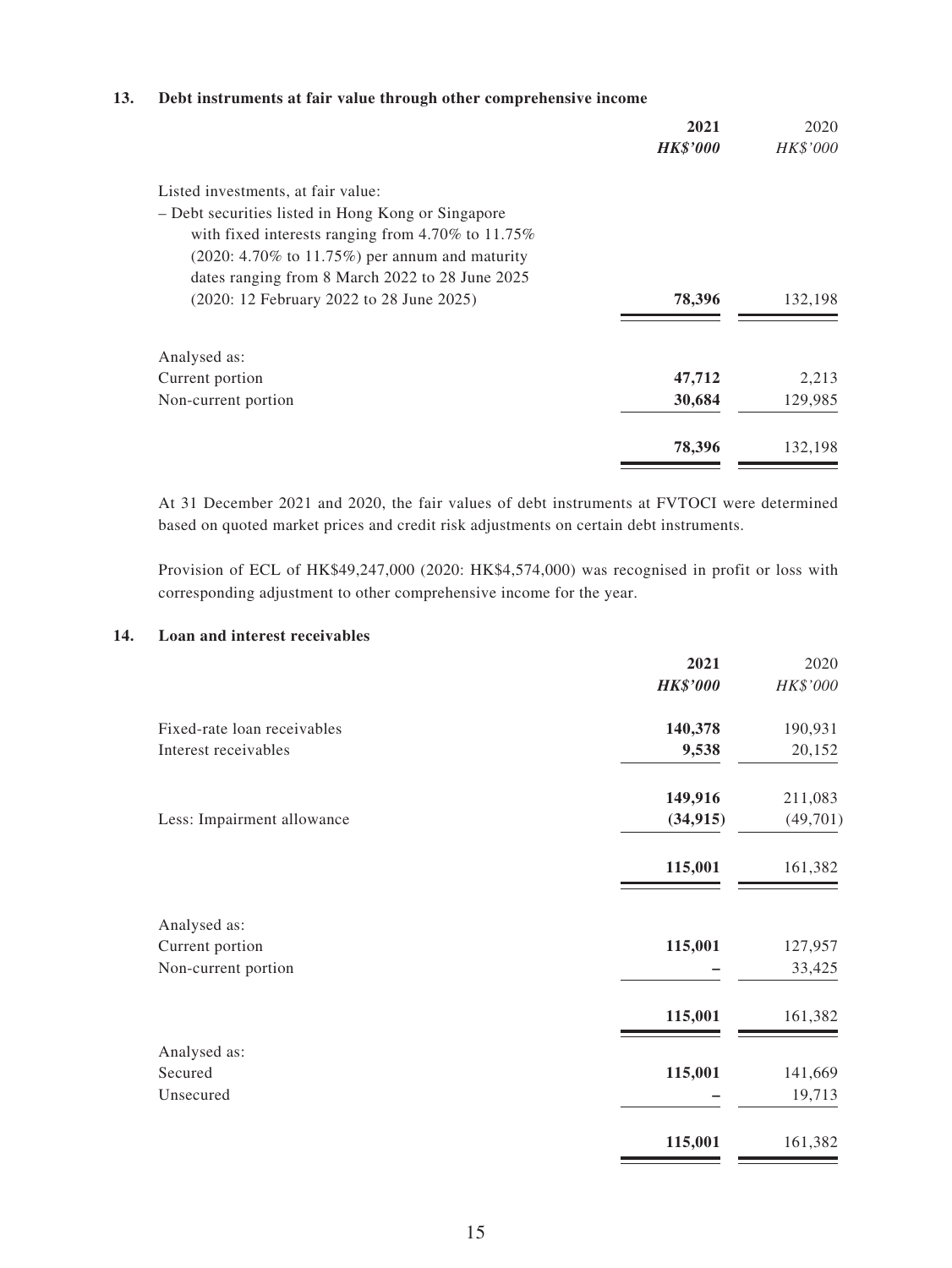At 31 December 2021, the range of interest rates and maturity dates attributed to the Group's performing loan receivables were 10% to 18% (2020: 8% to 18%) per annum and from 12 March 2022 to 13 August 2022 (2020: 3 July 2021 to 15 March 2022) respectively.

The Group recognised reversal of impairment allowance of HK\$4,356,000 (2020: HK\$12,232,000) on loan and interest receivables for the year.

#### **15. Financial assets at fair value through profit or loss**

|                                         | 2021            | 2020     |
|-----------------------------------------|-----------------|----------|
|                                         | <b>HK\$'000</b> | HK\$'000 |
| Listed investments, at fair value:      |                 |          |
| - Equity securities listed in Hong Kong | 6.724           | 25,097   |

Listed equity securities were stated at fair values which were determined based on quoted market closing prices available on the Hong Kong Stock Exchange.

#### **16. Trade and other payables**

|                                    | 2021<br><b>HK\$'000</b> | 2020<br>HK\$'000 |
|------------------------------------|-------------------------|------------------|
| Trade payables                     | 129                     | 526              |
| Other tax payables                 | 1,178                   | 1,249            |
| Accrued professional fees          | 390                     | 3,237            |
| Other payables and accruals (Note) | 10,155                  | 3,732            |
|                                    | 11,852                  | 8,744            |

*Note:* The amount included HK\$7,388,000 (2020: nil) being other payable for the acquisition of solar photovoltaic systems in relation to the solar energy business.

The following is an ageing analysis of trade payables presented based on the invoice date at the end of the reporting period:

|             | 2021<br><b>HK\$'000</b> | 2020<br>HK\$'000 |
|-------------|-------------------------|------------------|
| $0-30$ days | 129                     | 526              |

The average credit period of purchases of goods was 30 days.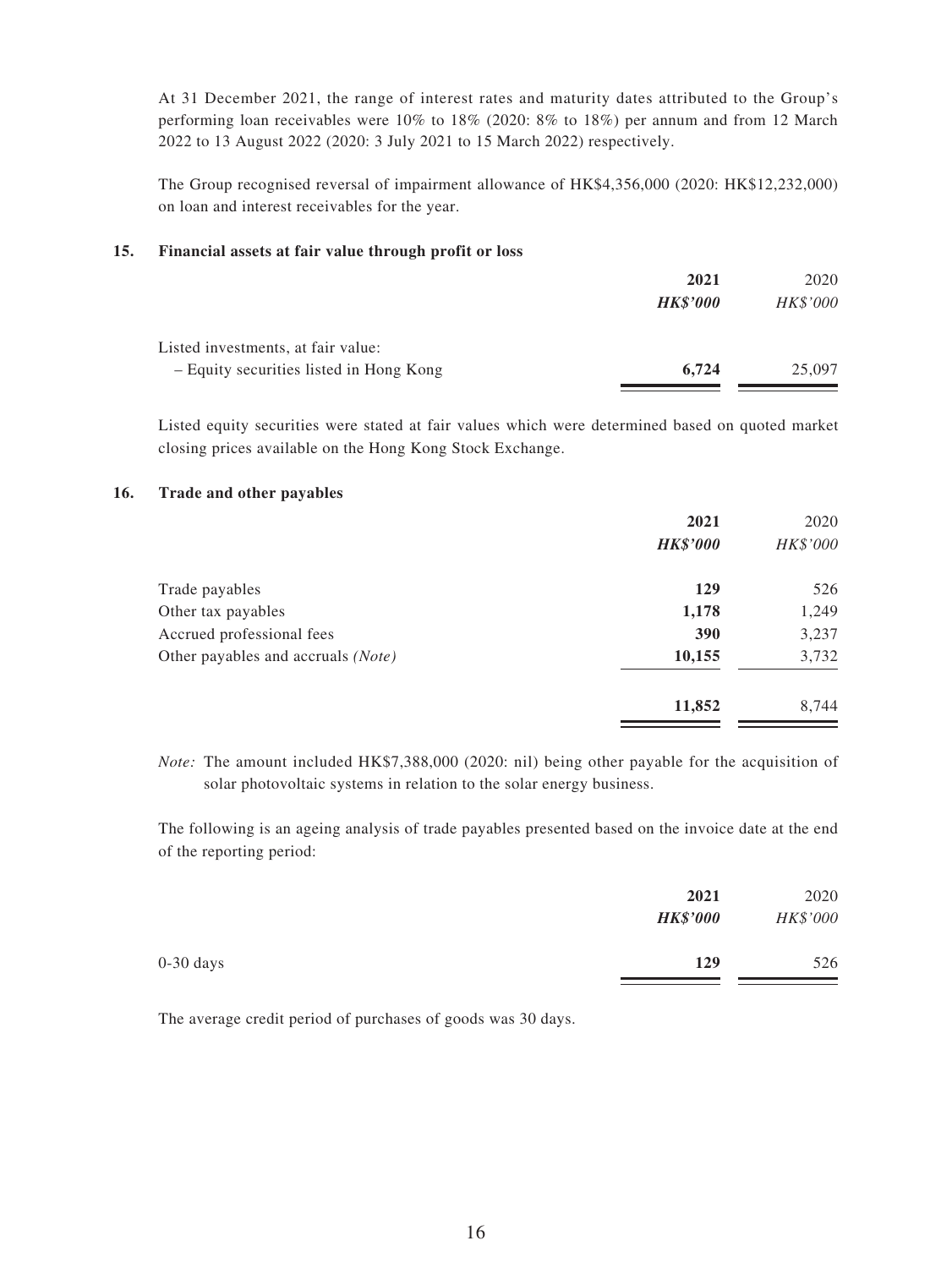## **FINAL DIVIDEND**

The Board has resolved not to recommend the payment of a final dividend for the year ended 31 December 2021 (2020: nil).

### **BUSINESS REVIEW**

For the year ended 31 December 2021 ("**FY2021**"), the Group was principally engaged in the business of petroleum exploration and production, solar energy, money lending and investment in securities.

Following the launch of vaccination programs to combat COVID-19 in many countries, there are signs that the conditions of major economies including China, the US and the UK have stabilised and moving towards full-reactivation, with the result that the market conditions for the petroleum industry have improved considerably during the year, amidst the emergence of the coronavirus variants and the new waves of outbreak in some countries. With the backdrop of a global economic recovery, the price of Brent crude oil, one of the benchmarks of international oil price, increased from around US\$50 per barrel in December 2020 to around US\$80 per barrel in December 2021, showing a positive outlook of the industry. Leveraging on the Group's business experience of its oil operation in Argentina and with the intent of continuing its petroleum exploration and production business, the Group has been actively pursuing the acquisition of an oilfield project in Canada. As announced by the Company on 9 February 2022, the proposed acquisition is eventually materialised and the Group has successfully entered into a conditional asset purchase and sale agreement (the "**APA**") with the vendor for the target oil assets in Canada for an initial consideration of C\$22,500,000 (approximately HK\$138,375,000). The APA has been duly approved by the shareholders in a special general meeting of the Company held on 29 March 2022 and the Group's management is in the process of completing the transactions contemplated thereunder. The acquisition of the oil assets under the APA represents a valuable and attractive opportunity for the Group to continue developing its petroleum exploration and production business.

In alignment with the Group's strategic initiatives to develop a diversified and balanced energy business portfolio, on 23 July 2021, the Group has entered into a cooperation framework agreement (the "**Cooperation Agreement**") with a specialist solar energy total solution and services provider to invest in solar energy power generation projects participating in the FiT Scheme, which is a scheme promoted by the Hong Kong Government to incentivise the private sector to produce clean energy for sale to the two power companies in Hong Kong. On 30 August 2021, for further development of the solar energy business, the Group has entered into an acquisition agreement (the "**Acquisition Agreement**") to acquire a portfolio of existing and to-be-completed solar energy power generation projects which are participating in the FiT Scheme.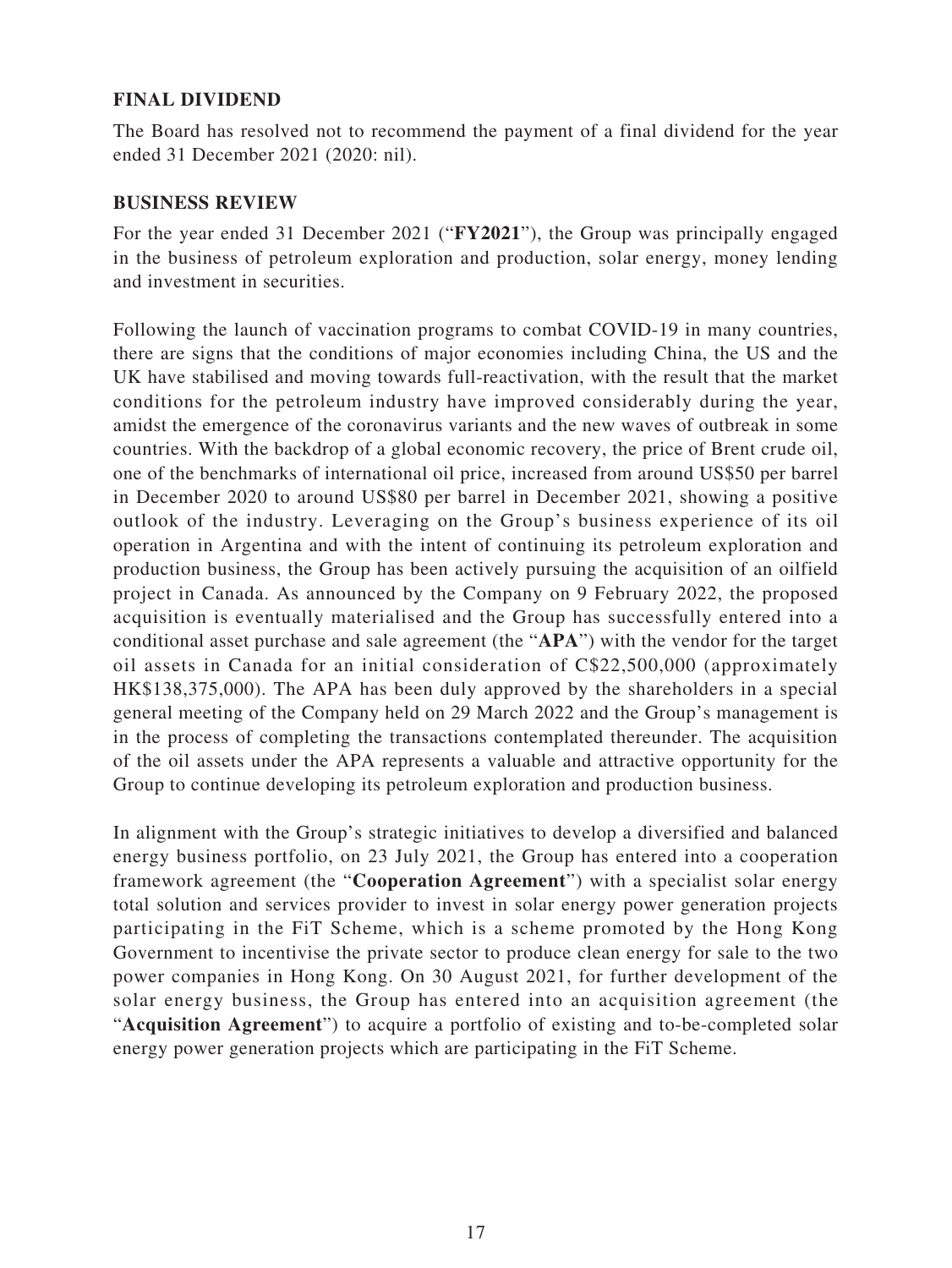For FY2021, the Group recorded a decline in revenue by 42% to HK\$24,820,000 (2020: HK\$42,449,000), largely due to the cessation of the Group's interest in an oil concession in Argentina in March 2021, and reported a loss attributable to owners of the Company of HK\$29,371,000 (2020: profit of HK\$8,519,000), mainly due to the provision of ECL of HK\$49,247,000 (2020: HK\$4,574,000) on debt instruments held by the Group at the year end. Basic loss per share was HK0.56 cent (2020: basic earnings per share were HK0.16 cent).

### **Petroleum Exploration and Production**

As stated in the Company's announcement dated 16 March 2021, the Group's interest in an oil concession in the Chañares Herrados area (the "**CHE Concession**") located in Cuyana Basin, Mendoza Province of Argentina had been taken over by a new concessionaire on 13 March 2021. Accordingly, for FY2021, the Group's petroleum exploration and production business had recorded an 87% decline in revenue to HK\$1,847,000 (2020: HK\$14,097,000), due to the cessation of the Group's interest in the CHE Concession, and reported an operating loss of HK\$4,112,000 (2020: HK\$2,647,000).

Since May 2020, the Group has been actively exploring other investment opportunities in natural resources exploration and production, including an oilfield investment in Canada. This proposed investment in Canada is eventually materialised, as announced by the Company on 9 February 2022, EP Resources Corporation, an indirect wholly-owned subsidiary of the Company ("**EP Resources**"), as purchaser and RockEast Energy Corp. ("**RockEast**") as vendor has entered into the APA, pursuant to which EP Resources has conditionally agreed to acquire, and RockEast has conditionally agreed to sell an operating oil field which comprises petroleum and natural gas rights, facilities and pipelines, together with all other properties and assets located in Alberta Province of Canada (the "**Target Assets**") at an initial consideration of C\$22,500,000 (approximately HK\$138,375,000) (the "**Acquisition**"). The Acquisition, upon completion, will be a valuable and attractive opportunity for the Group to continue developing its petroleum business as the Group will immediately be entitled to the oil production and cash flow generated from the 32 producing wells of the Target Assets. Moreover, it is expected that the contributions from the Target Assets to the Group in terms of revenue and EBITDA (i.e. earnings before interest, taxes, depreciation and amortisation) will continue to grow according to the Group's current four-year development plan in respect of the Target Assets. Further details of the Acquisition are contained in the Company's circular dated 11 March 2022. The APA has been duly approved by the shareholders in a special general meeting of the Company held on 29 March 2022 and the Group's management is in the process of completing the transactions contemplated thereunder. The Company will publish announcement(s) to inform shareholders of the progress of this transaction as and when appropriate.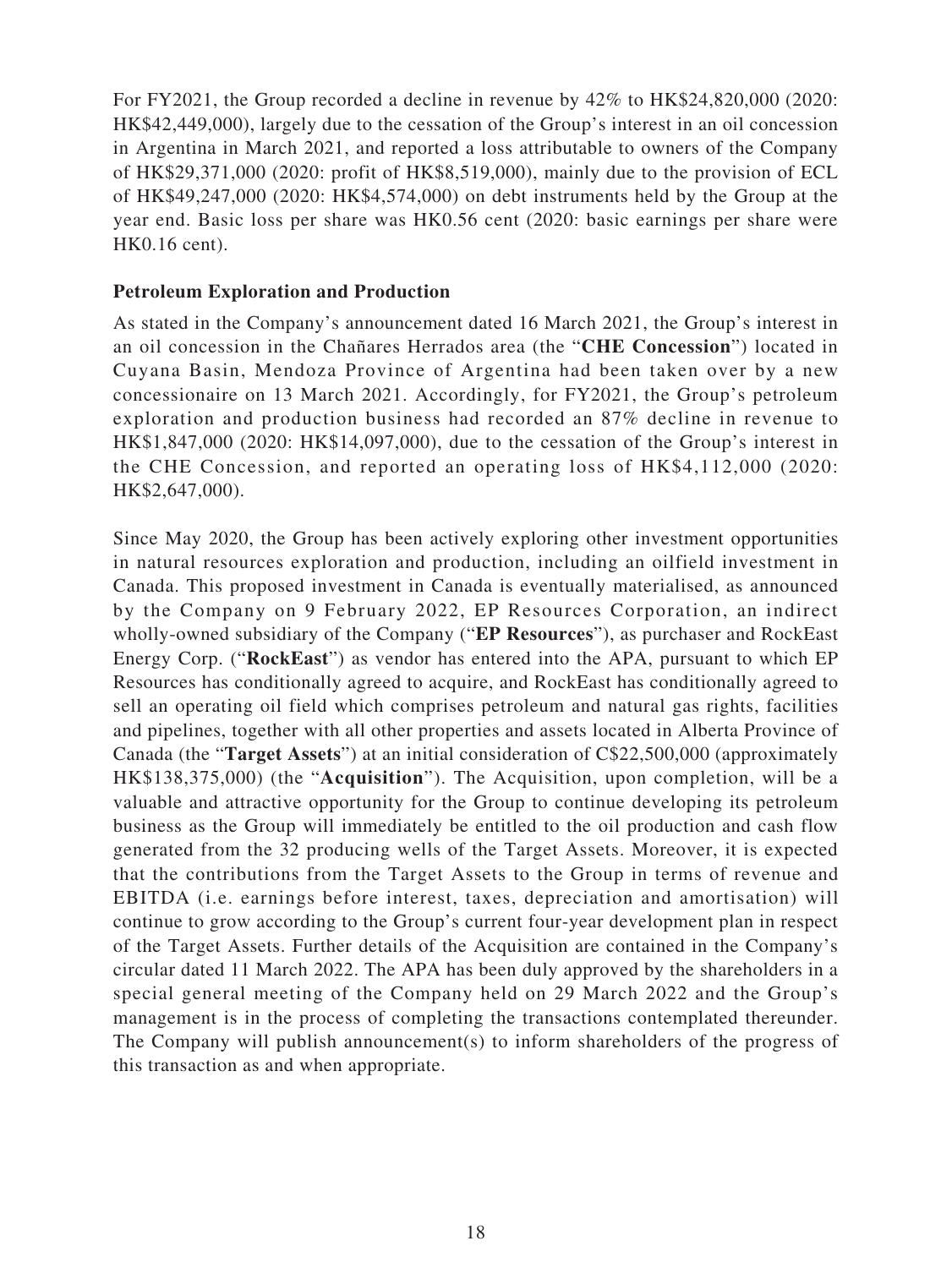## **Solar Energy**

In recent years, major countries in the world are actively formulating their energy policies to curb carbon emissions. On 23 July 2021, in order to capture the business opportunities in decarbonization, the Group has entered into the Cooperation Agreement with a specialist solar energy total solution and services provider to invest in solar energy power generation projects, from which the electricity generated can be sold to the two power companies in Hong Kong, thereby earning the feed-in tariff income under the FiT Scheme. Further details of the transaction are stated in the Company's announcement dated 23 July 2021. For further development of the solar energy business, on 30 August 2021, the Group has entered into the Acquisition Agreement with a vendor to acquire a portfolio of existing and to-be-completed solar energy power generation projects participating in the FiT Scheme for a consideration of not exceeding HK\$75,000,000. Further details of the transaction are stated in the Company's announcements dated 30 August 2021 and 16 September 2021.

It is the Group's business strategy to expand its footprints in the energy sector through investing in renewable energy business, including solar energy projects, which could provide the Group with healthy and sustainable business development. As of the year end, the Group has invested HK\$43,645,000 in solar energy power generation projects under the two aforementioned agreements and is committed to invest HK\$34,390,000 in 2022. For FY2021, the solar energy business contributed a revenue and an operating profit of HK\$652,000 and HK\$89,000 respectively to the Group since the commencement of the business in the latter part of the year. The contributions from the solar energy business are expected to grow in 2022 following completion of a series of projects now in progress and incorporation of the full year results of the business.

## **Money Lending**

For FY2021, the Group's money lending business reported decreases in revenue by 26% to HK\$13,182,000 (2020: HK\$17,870,000) and operating profit (before reversal of ECL) by 24% to HK\$13,084,000 (2020: HK\$17,286,000), which were mainly due to the lower average amount of loans advanced to borrowers during FY2021. During the year, a reversal of ECL amounting to HK\$4,356,000 (2020: HK\$12,232,000) was recognised which primarily represented the settlement of certain loans which had been previously considered as credit-impaired.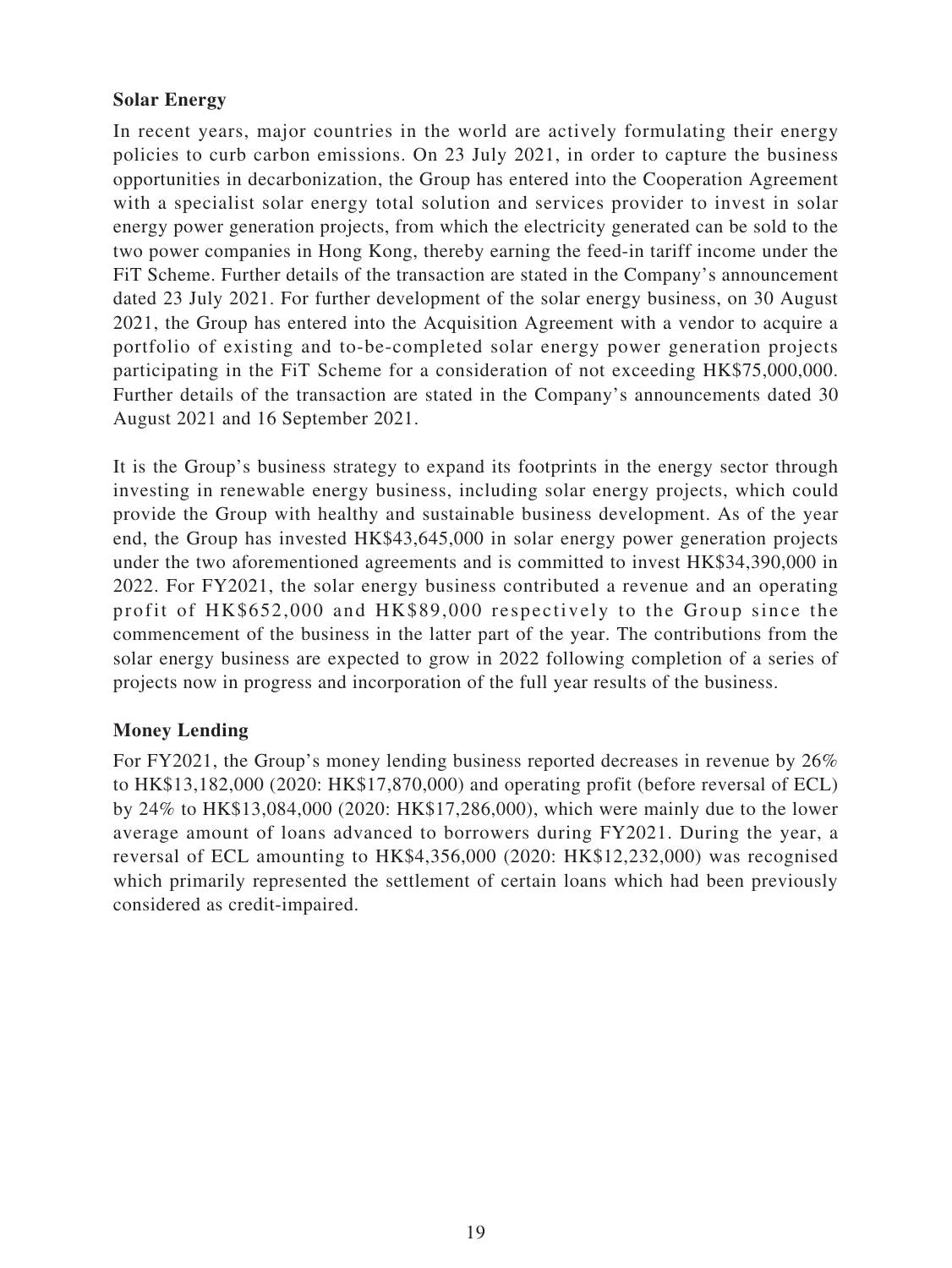The Group performs impairment assessment on loan receivables under the ECL model. The measurement of ECL is a function of the probability of default, the loss given default (i.e. the magnitude of the loss if there is a default) and the exposure at default (i.e. the magnitude of the loss after accounting for value of the collateral if there is a default). The assessment of probability of default and loss given default is based on historical data and forward-looking information, whilst the valuation of the assets/ properties pledged to the Group as collaterals are performed by independent professional valuers engaged by the Group, where applicable, at each reporting date for the purpose of determining ECL. In accordance with the Group's loan impairment policy, the amount of ECL is updated at each reporting date to reflect the changes in credit risk on loan receivables since initial recognition. At the year end, the net impairment allowance recognised primarily represented the credit risk involved in collectability of certain default and non-default loans determined under the Group's loan impairment policy, with reference to factors including the credit history and financial conditions of the borrowers, the ageing of the overdue balances, the realisation value of the collaterals pledged to the Group, and forward-looking information including the future macro-economic conditions affecting the borrowers (the negative impact of the COVID-19 pandemic on the economy had also been considered).

The Group has a system in place to closely monitor the recoverability of its loan portfolio, its credit monitoring measures include regular collateral reviews against market information and regular communication with the borrowers of their financial position, through which the Group will be able to keep updated with the latest credit profile and risk associated with each individual borrower and could take appropriate actions for recovery of a loan at the earliest time. If circumstances require, the Group will commence legal actions against the borrowers for recovery of the overdue loans and taking possession of the collaterals pledged. For FY2021, a reversal of ECL of HK\$4,356,000 (2020: HK\$12,232,000) was recognised with the balance of the impairment allowance reduced by 30% or HK\$14,786,000 to HK\$34,915,000 (2020: HK\$49,701,000) at the year end, of which a sum of HK\$14,872,000 was impairment allowance for the year, a sum of HK\$20,074,000 was reversal of allowance owing to settlement of loans, and a sum of HK\$10,430,000 was related to the disposal of subsidiaries with loan and interest receivables of gross carrying amount HK\$41,334,000.

The size of the Group's loan portfolio was reduced during FY2021 as the management has been prudent in granting new loans in light of the prevailing economic conditions in Hong Kong. The Group aims to make loans that could be covered by sufficient collaterals, preferably properties and assets with good quality, and to borrowers with good credit history. The target customer groups of the business are individuals and corporate entities that have short-term funding needs for business purpose and could provide sufficient collaterals for their borrowings. The Group has a stable source of loan deals from its own business network and its sales agents.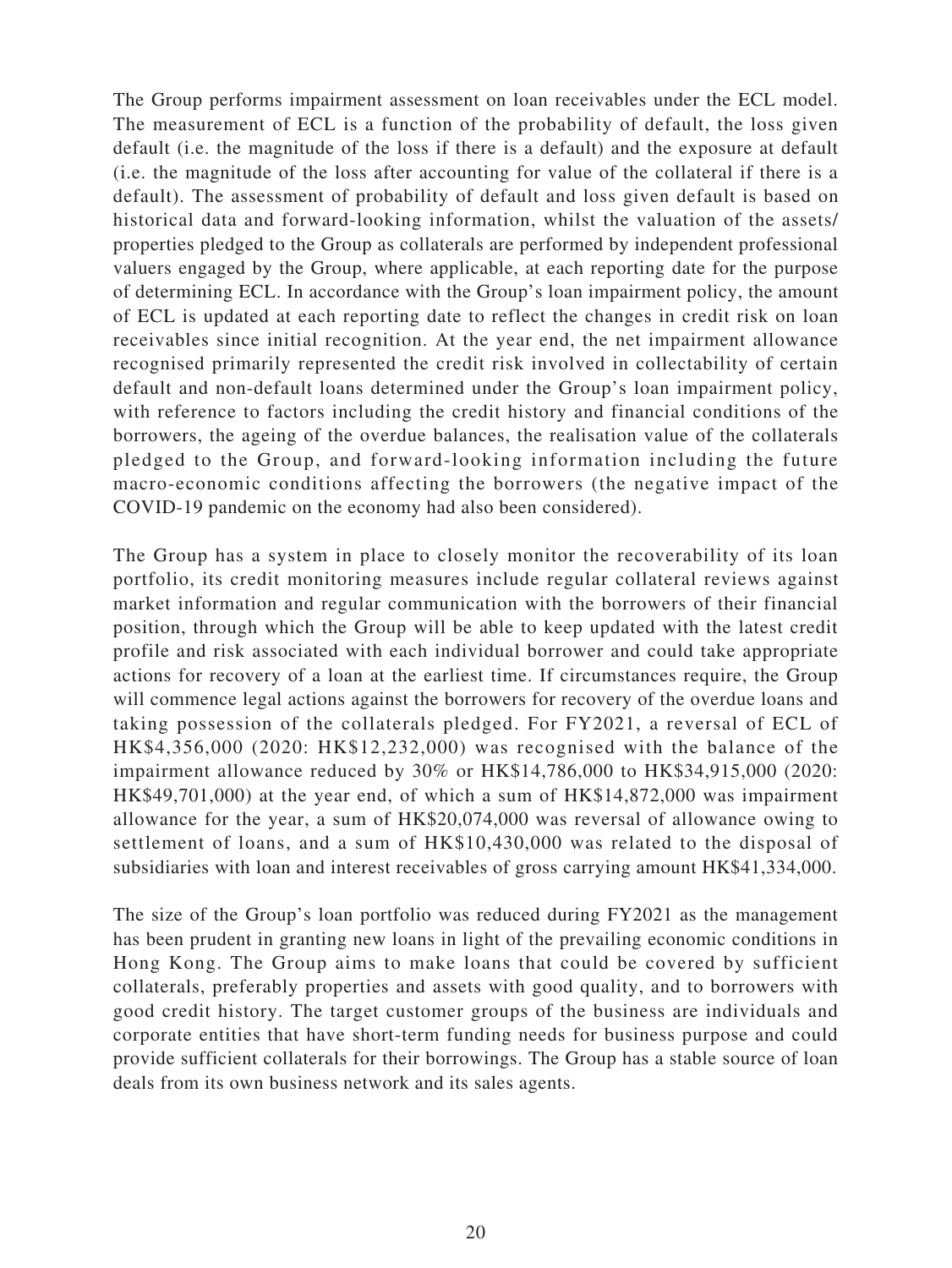At 31 December 2021, the carrying value of the loan portfolio held by the Group amounted to HK\$115,001,000 (after impairment allowance of HK\$34,915,000) (2020: HK\$161,382,000 (after impairment allowance of HK\$49,701,000)) with details as follows:

| Category of borrowers | Approximate<br>weighting to the<br>carrying amount<br>of the Group's<br>loan portfolio | <b>Interest</b><br>rate per<br>annum | <b>Maturity</b> |
|-----------------------|----------------------------------------------------------------------------------------|--------------------------------------|-----------------|
|                       | $\%$                                                                                   | $\%$                                 |                 |
| Corporate             | 55.00                                                                                  | $10 - 12$                            | Within one year |
| Individual            | 45.00                                                                                  | $10 - 18$                            | Within one year |
|                       | 100.00                                                                                 |                                      |                 |

At 31 December 2021, 100% (2020: 87.79%) of the carrying amount of the loan portfolio (after impairment allowance) was secured by collaterals with nil (2020: 12.21%) being unsecured. At the year end, the loans made to all borrowers were term loans with maturity within one year, and the loan made to the largest borrower and the five largest borrowers accounted for 32% and 100% respectively of the Group's loan portfolio (on a net of impairment allowance basis).

The Group has credit policies, guidelines and procedures in place which cover key internal controls of a loan transaction including (i) due diligence, (ii) credit appraisal, (iii) proper execution of documentations, (iv) continuous monitoring and (v) collection and recovery. Before granting loan to a potential customer, the Group performs credit appraisal process to assess the potential borrower's credit quality and defines the credit limit granted to the borrower. The credit appraisal process encompasses detailed assessment on the credit history and financial background of the borrower, as well as the value and nature of the collaterals to be pledged. The credit limit of the loan successfully granted to the borrower will be subject to regular credit review by the management as part of the ongoing loan monitoring process.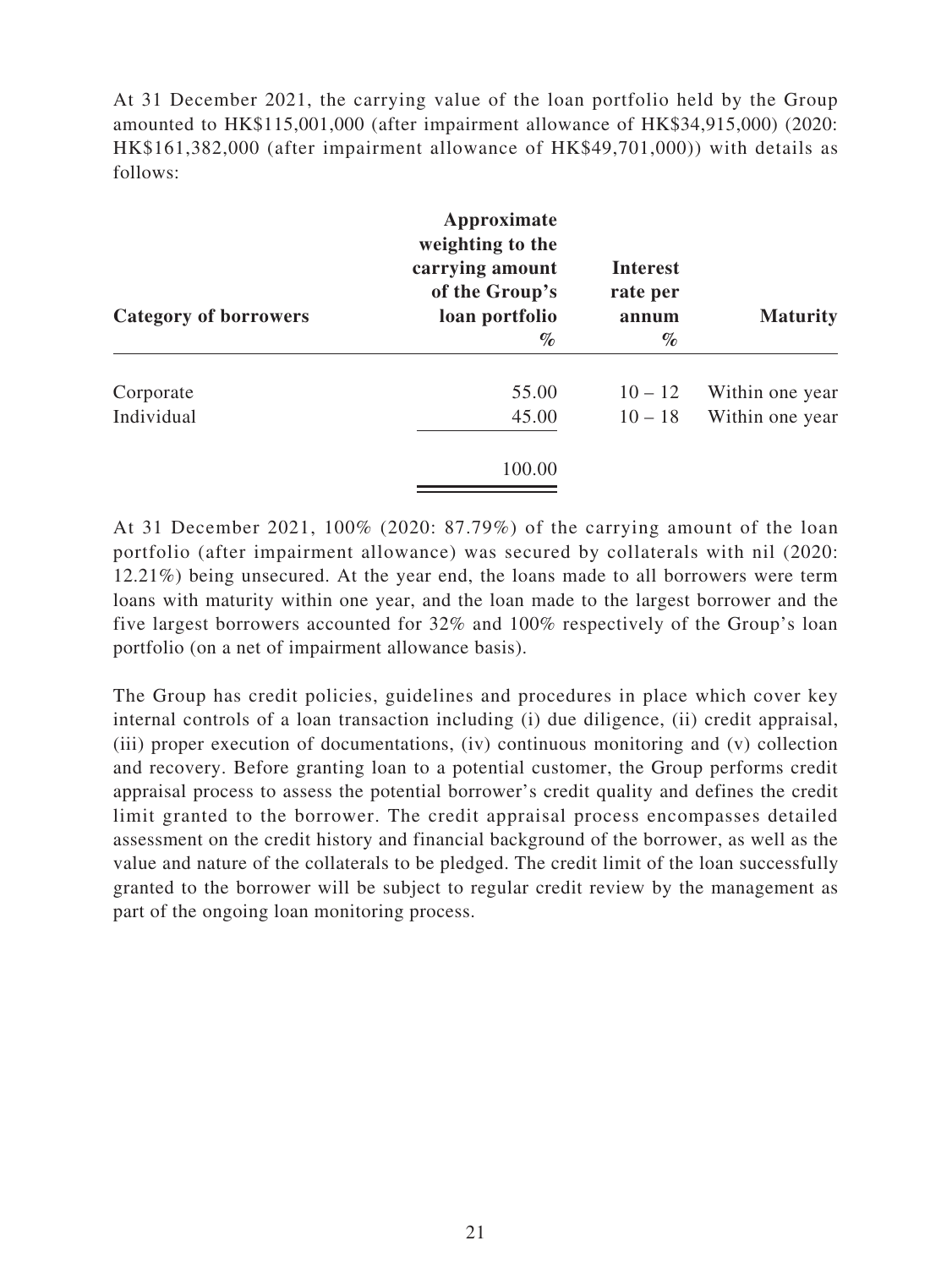## **Investment in Securities**

The Group generally acquires securities listed on the Hong Kong Stock Exchange or other recognised stock exchanges and over-the-counter markets with good liquidity that can facilitate swift execution of securities transactions. For making investment or divestment decision on securities of individual target company, references will usually be made to the latest financial information, news and announcements issued by the target company, investment analysis reports that the Company has access to, as well as industry or macro-economic news. When deciding on acquiring securities to be held for long-term purpose, particular emphasis will be placed on the past financial performance of the target company including its sales and profit growth, financial healthiness, dividend policy, business prospects, industry and macro-economic outlook. When deciding on acquiring securities to be held other than for long-term purpose, in addition to the factors mentioned, references will also be made to prevailing market sentiments on different sectors of the investment markets. In terms of return, for long-term securities investments, the Company mainly emphasises on return of investment in form of capital appreciation and dividend/interest income. For securities investment other than for long-term holding, the Company mainly emphasises on return of investment in form of trading gains.

At 31 December 2021, the Group's securities investments comprised a financial asset at FVTPL portfolio valued at HK\$6,724,000 (2020: HK\$25,097,000), comprising equity securities listed in Hong Kong, and debt instrument at FVTOCI portfolio (constituted by non-current and current portions) valued at HK\$78,396,000 (2020: HK\$132,198,000), comprising debt securities listed in Hong Kong or Singapore. As a whole, the Group's securities investments recorded a revenue of HK\$9,139,000 (2020: HK\$10,482,000) and a loss of HK\$32,533,000 (2020: HK\$3,383,000).

# *Financial assets at FVTPL*

At 31 December 2021, the Group held a financial asset at FVTPL portfolio amounting to HK\$6,724,000 (2020: HK\$25,097,000) measured at market/fair value. For FY2021, the portfolio generated a revenue of HK\$268,000 (2020: HK\$340,000), representing dividends from equity securities. The Group recognised a net gain on financial assets at FVTPL of HK\$7,870,000 (2020: loss of HK\$9,183,000) for FY2021, which comprised net realised gain and net unrealised loss of HK\$9,099,000 and HK\$1,229,000 (2020: net realised loss and net unrealised loss of HK\$7,432,000 and HK\$1,751,000) respectively.

The net realised gain recorded during the year represented the gain on disposal of equity securities in open market and the unrealised loss represented the decrease in market value of those equity securities held by the Group at the year end. The Group continued to adopt a prudent and disciplined approach in managing its financial asset at FVTPL portfolio in view of the significant market volatilities during FY2021.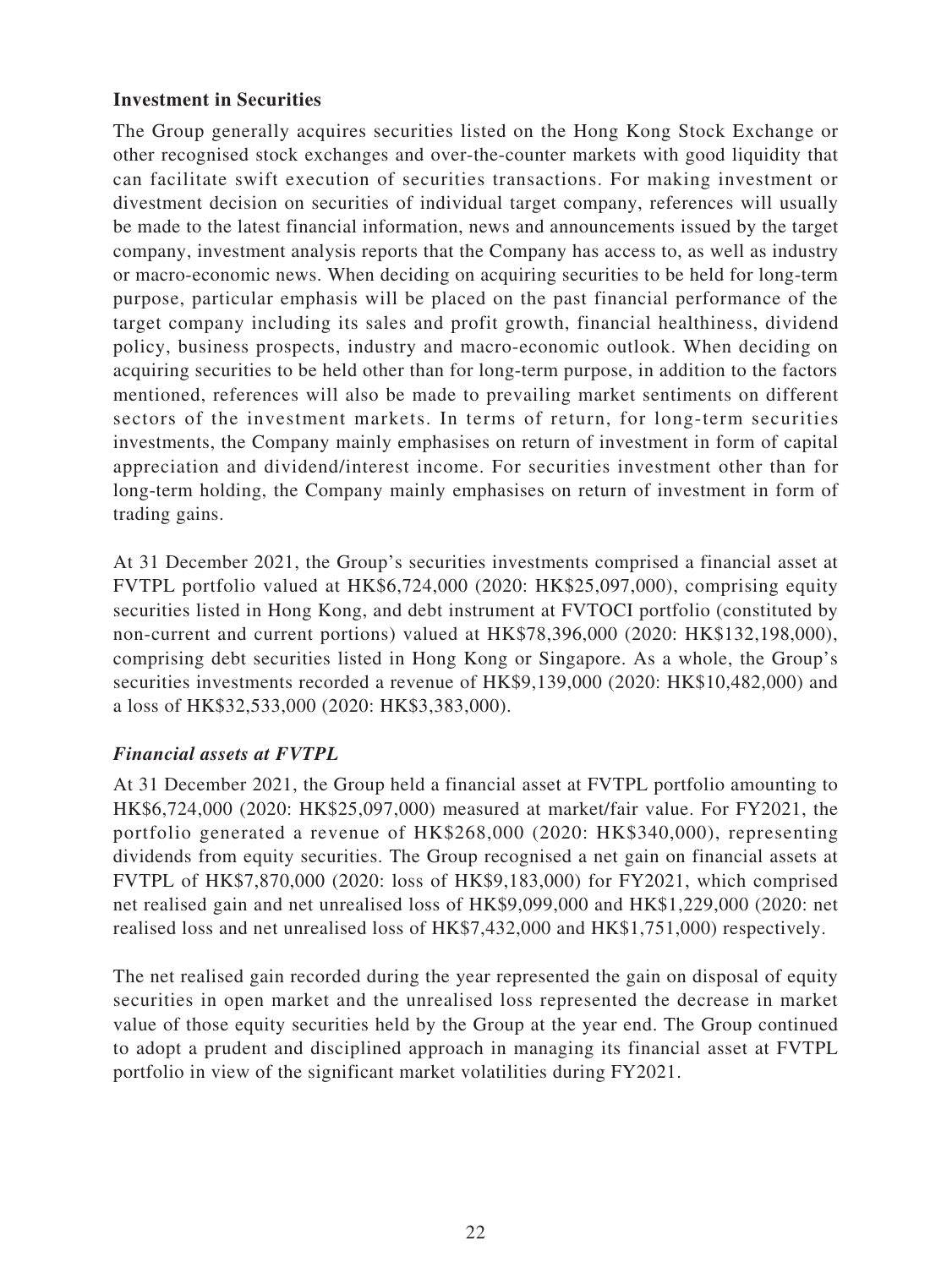During FY2021, the Group disposed of most of its investments in equity securities, at 31 December 2021, the Group's financial asset at FVTPL portfolio of HK\$6,724,000 comprised one major investment with details as below:

|                                                                         | Approximate<br>weighting to<br>the carrying |              |                       |                         | <b>Unrealised loss</b>   | <b>Dividend</b><br>income |
|-------------------------------------------------------------------------|---------------------------------------------|--------------|-----------------------|-------------------------|--------------------------|---------------------------|
|                                                                         | amount of the                               |              |                       |                         | recognised               | recognised                |
|                                                                         | Group's total<br>assets at                  | $\%$ of      | Carrying<br>amount at | Market/fair<br>value at | during the<br>year ended | during the<br>year ended  |
| Investee company's name                                                 | 31 December                                 | shareholding | 1 January             | 31 December             | 31 December              | 31 December               |
| and its principal activities <sup>#</sup>                               | 2021                                        | interest     | 2021                  | 2021                    | 2021                     | 2021                      |
|                                                                         | $\%$                                        | $\%$         | <b>HK\$'000</b>       | <b>HK\$'000</b>         | <b>HK\$'000</b>          | <b>HK\$'000</b>           |
|                                                                         |                                             |              | A                     | B                       | $C = B - A$              |                           |
| <b>Emperor International Holdings Limited</b><br>(HKEX stock code: 163) |                                             |              |                       |                         |                          |                           |
| Property investment and development and                                 |                                             |              |                       |                         |                          |                           |
| hospitality businesses                                                  | 1.52                                        | 0.20         | 7,953                 | 6,724                   | (1,229)                  | 268                       |

Extracted from published financial information of the investee company.

### *Debt instruments at FVTOCI*

At 31 December 2021, the Group's debt instrument at FVTOCI portfolio (constituted by non-current and current portions) of HK\$78,396,000 (2020: HK\$132,198,000) was measured at market/fair value. During FY2021, the Group's debt instrument at FVTOCI portfolio generated a revenue amounting to HK\$8,871,000 (2020: HK\$10,142,000), representing interest income from debt securities. According to the maturity profile of the debt instruments, part of the debt instruments at FVTOCI of HK\$47,712,000 (2020: HK\$2,213,000) was classified as current assets.

During FY2021, the Group had not acquired any debt securities (2020: HK\$7,903,000). At the year end, a net fair value loss on debt instruments at FVTOCI amounting to HK\$54,714,000 (2020: HK\$885,000) was recognised as other comprehensive expense primarily due to the fall in market value of these debt securities and downward adjustment on fair value of certain debt instruments due to their increased credit risks. For FY2021, a provision of ECL on debt instruments at FVTOCI of HK\$49,247,000 (2020: HK\$4,574,000) was recognised in profit or loss (with a corresponding adjustment to other comprehensive income) as the credit risks of certain debt instruments held by the Group had increased significantly since initial recognition. During FY2021, the credit ratings of these debt instruments, which were corporate bonds issued by property companies based in the Mainland, were downgraded by the rating agencies as the credit risks of these bonds had increased significantly due to the bond issuers' defaults in making interest and principal payments for their indebtedness. As the Group expected the financial uncertainties of these bond issuers would ultimately affect the collection of contractual cash flows of these bonds, a provision of ECL on debt instruments at FVTOCI of HK\$49,247,000 was recognised.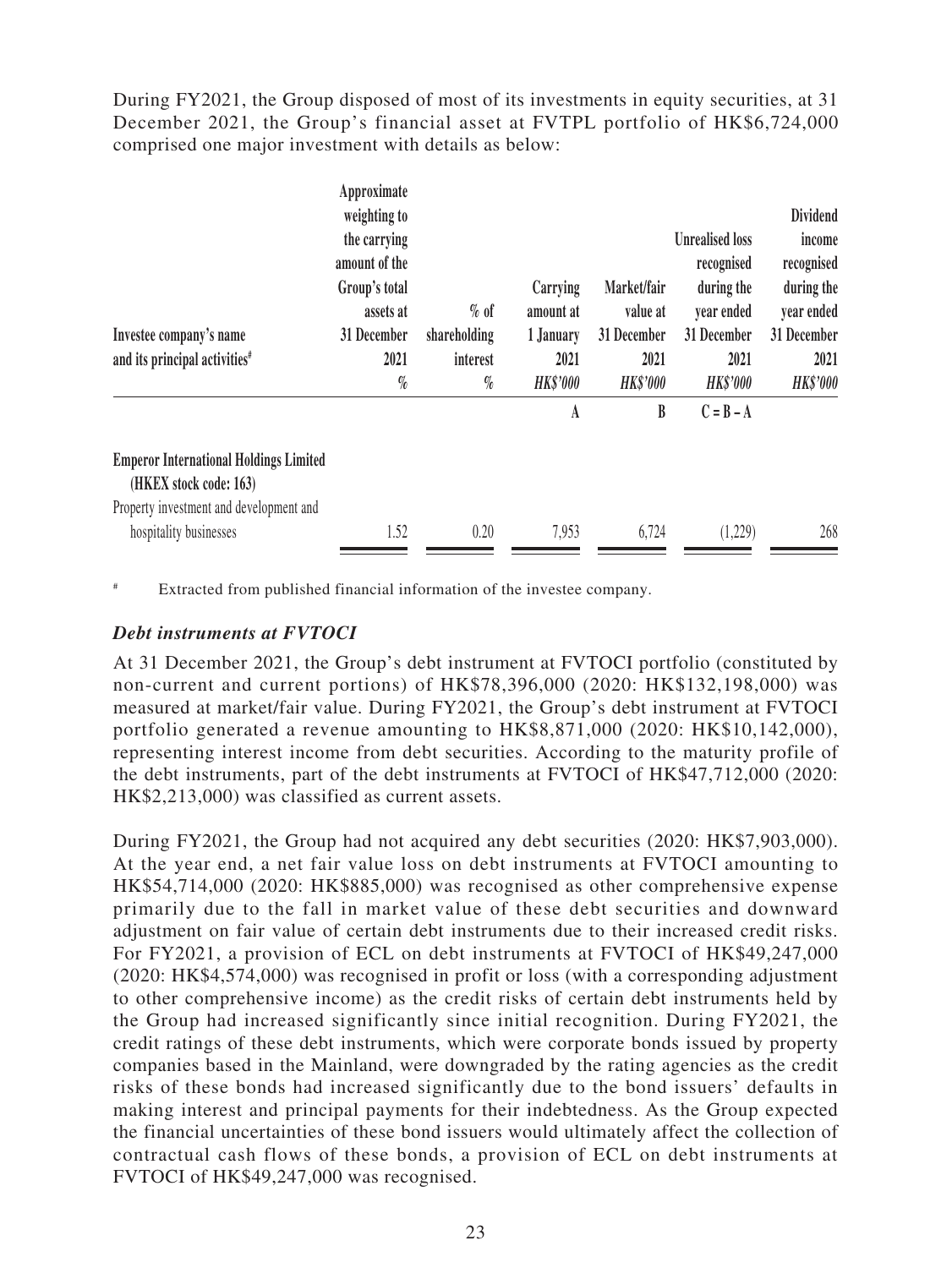The Group had engaged an independent professional valuer to perform an impairment assessment on the debt instruments held under the ECL model. The measurement of ECL is a function of the probability of default and loss given default (i.e. the magnitude of the loss if there is a default), with the assessment of the probability of default and loss given default is based on historical data and forward-looking information. The estimation of ECL reflects an unbiased and probability-weighted amount that is determined with the respective risks of default occurring as the weights, and also with reference to the time value of money. In determining the ECL on the Group's debt instruments for the year, the management had work closely with the independent professional valuer and taking into accounts factors including the downgrading of credit rating of the debt instruments by the rating agencies and the defaults of the bond issuers in making payments of interest and principal for their indebtedness, as well as forward-looking information including the future macro-economic conditions at places where the bond issuers are operating. There was no change in the method used in determining the ECL on debt instruments at FVTOCI from last year.

At 31 December 2021, the Group invested in debt securities issued by an aircraft leasing company and seven property companies and their respective weightings to the market/ fair value of the Group's debt instruments at FVTOCI portfolio of HK\$78,396,000 (together with other information) were as below:

|                       | Approximate<br>weighting to<br>the market/fair | Approximate   |                 |                 |                  |                 |                 |                 |
|-----------------------|------------------------------------------------|---------------|-----------------|-----------------|------------------|-----------------|-----------------|-----------------|
|                       | value of the                                   | weighting to  |                 |                 |                  |                 | Accumulated     | Fair value      |
|                       | Group's debt                                   | the carrying  |                 |                 | *Acquisition     |                 | fair value      | gain (loss)     |
|                       | instrument at                                  | amount of the |                 |                 | costs during the |                 | gain (loss)     | recognised      |
|                       | <b>FVTOCI</b>                                  | Group's total | <b>Yield to</b> |                 | year/carrying    | Market/fair     | recognised      | during the      |
|                       | portfolio at                                   | assets at     | maturity on     |                 | amount at        | value at        | up to           | year ended      |
|                       | 31 December                                    | 31 December   | acquisition     | Acquisition     | 1 January        | 31 December     | 31 December     | 31 December     |
| Category of companies | 2021                                           | 2021          | date            | costs           | 2021             | 2021            | 2021            | 2021            |
|                       | $\%$                                           | $\%$          | $\%$            | <b>HK\$'000</b> | <b>HK\$'000</b>  | <b>HK\$'000</b> | <b>HK\$'000</b> | <b>HK\$'000</b> |
|                       |                                                |               |                 | A               | B                | C               | $D = C - A$     | $E = C - B$     |
| Aircraft leasing      | 19.99                                          | 3.54          | 4.93            | 15,444          | 14,455           | 15,675          | 231             | 1,220           |
| Property <sup>#</sup> | 80.01                                          | 14.16         | $5.26 - 12.50$  | 120,497         | 117,743          | 62,721          | (57, 776)       | (55, 022)       |
|                       |                                                |               |                 |                 |                  |                 |                 |                 |

\* The amount represented the costs of the securities acquired during FY2021 and/or the carrying amount of the securities brought forward from the prior financial year after accounting for additional acquisition and/or disposal of the securities (if any) during FY2021.

# The weighting of individual debt securities to the carrying amount of the Group's total assets at 31 December 2021 did not exceed 5%.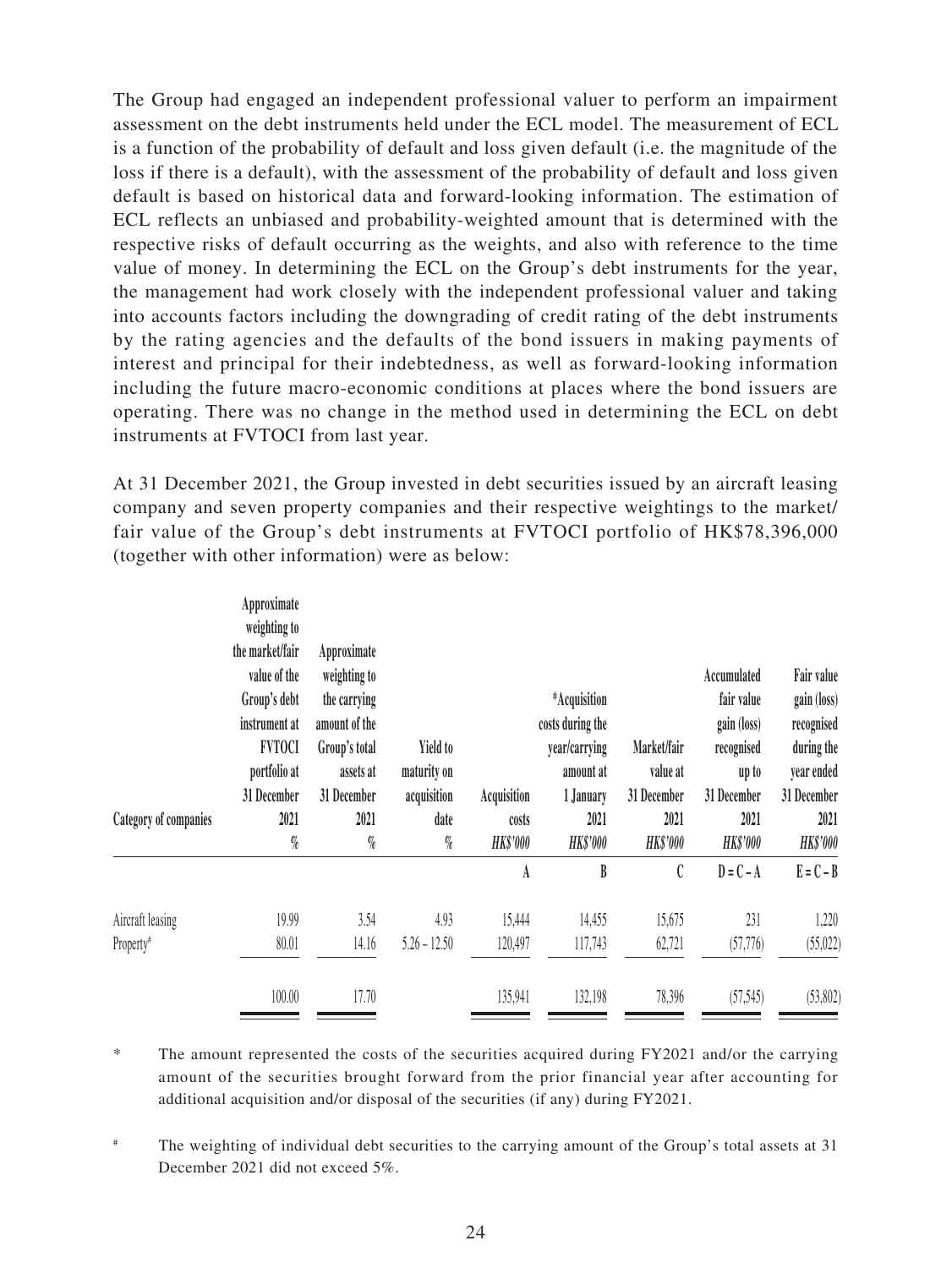The yield to maturity on acquisition of the debt securities which were held by the Group at the year end ranging from 4.93% to 12.50% per annum.

# **Overall Results**

For FY2021, the Group's petroleum exploration and production business recorded a loss of HK\$4,112,000 (2020: HK\$2,647,000), the newly established solar energy business recorded a profit of HK\$89,000 (2020: nil), the money lending business recorded a profit of HK\$17,440,000 (2020: HK\$29,518,000), and the Group's investment in securities recorded a loss of HK\$32,533,000 (2020: HK\$3,383,000).

Overall speaking, the Group reported a loss attributable to owners of the Company of HK\$29,371,000 (2020: profit of HK\$8,519,000) mainly due to the provision of ECL on debt instruments at FVTOCI of HK\$49,247,000 (2020: HK\$4,574,000) (with a corresponding adjustment to other comprehensive income), and a total comprehensive expense attributable to owners of the Company of HK\$33,508,000 (2020: total comprehensive income of HK\$15,983,000) which included a fair value loss on debt instruments at FVTOCI of HK\$54,714,000 (2020: HK\$885,000).

# **FINANCIAL REVIEW**

# **Liquidity, Financial Resources and Capital Structure**

During FY2021, the Group financed its operation mainly by cash generated from its operations and shareholders' funds. At the year end, the Group had current assets of HK\$363,774,000 (2020: HK\$308,845,000) and liquid assets comprising bank balances and cash as well as financial assets at FVTPL totaling HK\$198,542,000 (2020: HK\$159,724,000). The Group's current ratio, calculated based on current assets over current liabilities of HK\$14,105,000 (2020: HK\$14,196,000), was at a liquid level of about 25.8 (2020: 21.8). It is intended that a part of the Group's cash holding will be applied for completion of the acquisition of the Target Assets under the APA.

At 31 December 2021, the Group's total assets amounted to HK\$442,915,000 (2020: HK\$475,763,000), the Group's gearing ratio, calculated on the basis of total liabilities of HK\$16,925,000 (2020: HK\$16,265,000) divided by total assets, was at a low level of about 4% (2020: 3%). Finance costs represented the imputed interest on lease liabilities of HK\$101,000 (2020: HK\$166,000) for the year.

At 31 December 2021, the equity attributable to owners of the Company amounted to HK\$425,990,000 (2020: HK\$459,879,000) and was equivalent to an amount of approximately HK8.13 cents (2020: HK8.78 cents) per share of the Company. The decrease in equity attributable to owners of the Company of HK\$33,889,000 was mainly due to loss incurred during the year.

With the amount of liquid assets on hand, the management is of the view that the Group has sufficient financial resources to meet its ongoing operational requirements.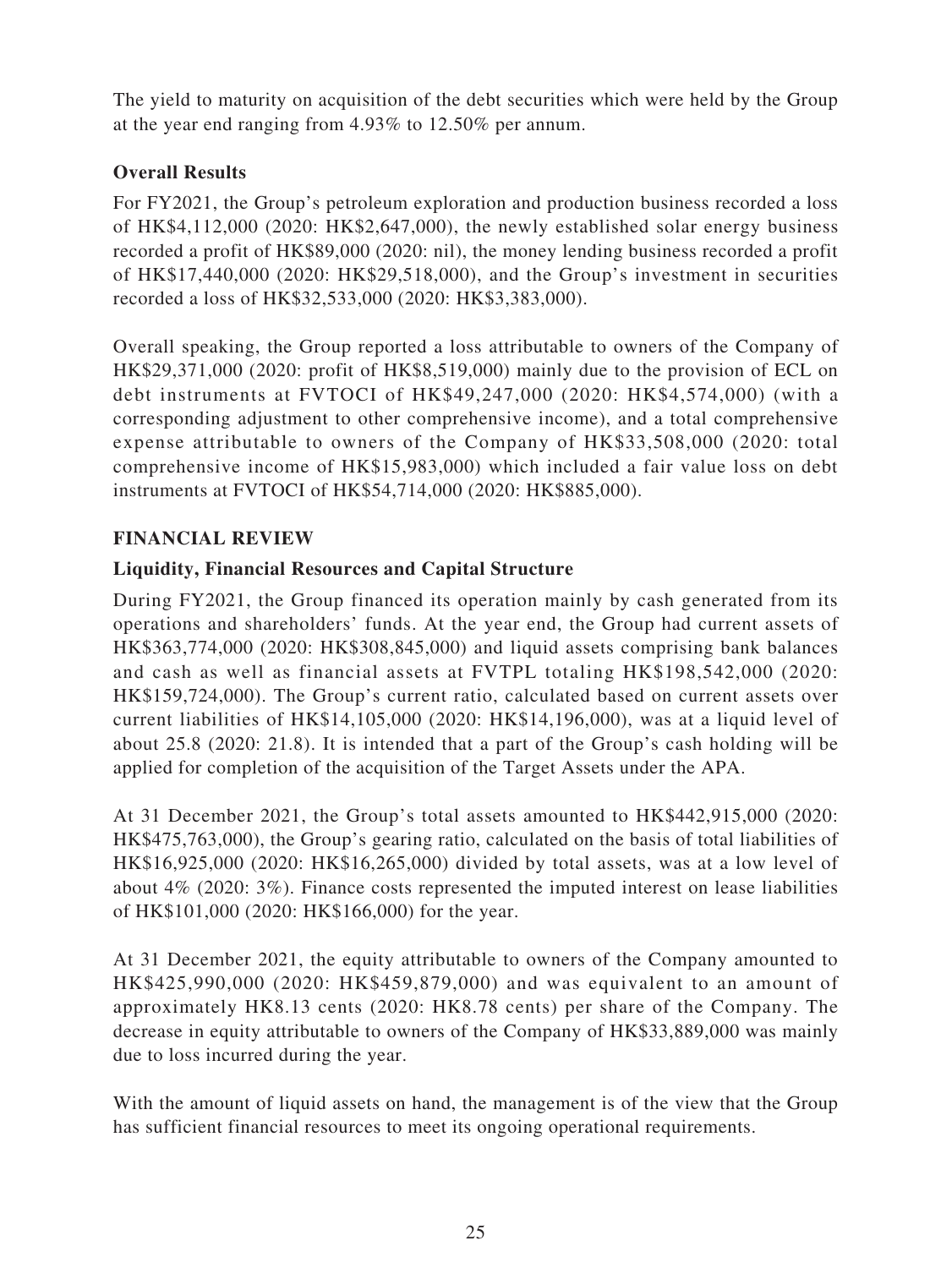# **EVENTS AFTER THE REPORTING PERIOD**

On 9 February 2022, EP Resources and RockEast entered into the APA, pursuant to which EP Resources has conditionally agreed to acquire, and RockEast has conditionally agreed to sell, the Target Assets at an initial consideration of C\$22,500,000 (approximately HK\$138,375,000). The APA has been duly approved by the shareholders at a special general meeting of the Company held on 29 March 2022 and the Group's management is in the process of completing the transactions contemplated thereunder. Further details of the transaction are contained in the Company's circular dated 11 March 2022.

## **PROSPECTS**

It is the Group's business strategy to continue developing its petroleum exploration and production business, while expanding and diversifying its business in the energy sector to the next level by investing in renewable energy business, including solar energy power generation, which would support the healthy and sustainable business development of the Group in the long term and create new value to shareholders. In pursuit of these strategic initiatives, the Group has entered into the APA for the development of its petroleum business, as well as the Cooperation Agreement and Acquisition Agreement for the development of its solar energy business.

The oil assets under the APA are located near Calgary City, Alberta Province in Canada. The Group considers Canada is one of ideal countries for developing petroleum exploration and production business as it has a stable political environment, a well-established system of oil regulations and industrial policies, a well-developed business infrastructure for the oil industry and the third largest oil reserves in the world. There are thus enormous business opportunities available in Canada for the Group to develop its petroleum business.

The solar energy power generation projects the Group investing in are projects participating in the FiT Scheme. The FiT Scheme is a policy initiative introduced by the Hong Kong Government to encourage the private sector to participate in producing cleaner fuel and developing renewable energy technologies. Under the FiT Scheme, scheme participants who install solar or wind power generation system at their premises can sell the renewable energy generated to the two power companies in Hong Kong at a rate considerably higher than the normal electricity tariff rate. The FiT Scheme will be offered until the end of 2033, through investing in solar energy power generation projects participating in the FiT Scheme, the Group is able to secure a long-term and stable stream of revenue from the tariff income earning by the projects participating in the FiT Scheme.

China has achieved strong positive GDP growth in 2021 and there are indications that its economy is undergoing a solid and sustainable growth, from which Hong Kong, being one of the nation's major cities and gateways, is well positioned to be benefited.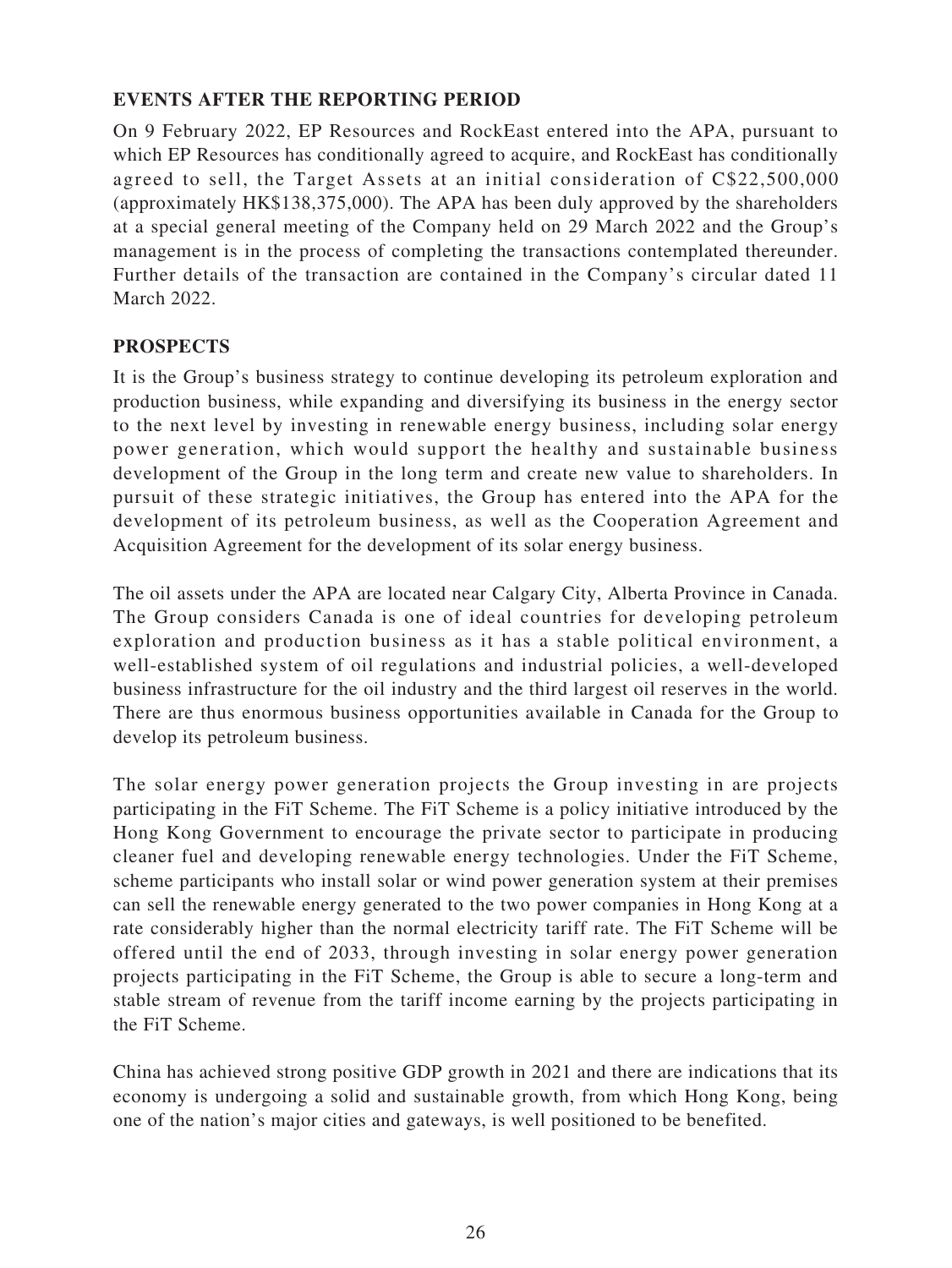Looking forward, the Group will continue to actively pursue its interest in the petroleum and solar energy businesses and will manage its businesses in a cautious and disciplined approach in view of the business uncertainties brought by the recent Omicron outbreak in Hong Kong, the heightened political and economic tension between China and the US, and the conflict between Russia and Ukraine which brings significant volatilities to international prices of oil and gas.

It is the Group's business strategy of building a diversified and balanced energy business portfolio, comprising petroleum as well as solar energy businesses, which will present the Group with favourable long-term prospects, and is in line with the Group's sustainable corporate strategy to broaden its income stream with the goal of achieving stable, long-term and attractive returns for the shareholders.

# **CORPORATE GOVERNANCE**

The Company has complied with all the applicable provisions of the Corporate Governance Code (the "**CG Code**") set out in Appendix 14 to the Listing Rules for the year ended 31 December 2021, except for the following deviations with reasons as explained:

## **Chairman and chief executive**

# *Code Provision A.2.1 (renumbered as Code Provision C.2.1 since 1 January 2022)*

Code Provision A.2.1 of the CG Code requires the roles of the chairman and chief executive should be separate and should not be performed by the same individual.

## *Deviation*

The Company had deviated from Code Provision A.2.1 of the CG Code during the year ended 31 December 2021 due to the positions of Chairman of the Board and Chief Executive Officer have been left vacant. The Company is still looking for suitable candidates to fill the vacancies of the Chairman of the Board and the Chief Executive Officer of the Company. The day-to-day management responsibilities are taken up by the Executive Directors of the Company; and the overall direction and strategy of the businesses of the Group are decided by the agreement of the Board. There are three Independent Non-executive Directors on the Board offering independent and differing perspectives. The Board is therefore of the view that there are adequate balance of power and safeguards in place to enable the Company to make and implement decisions promptly and effectively.